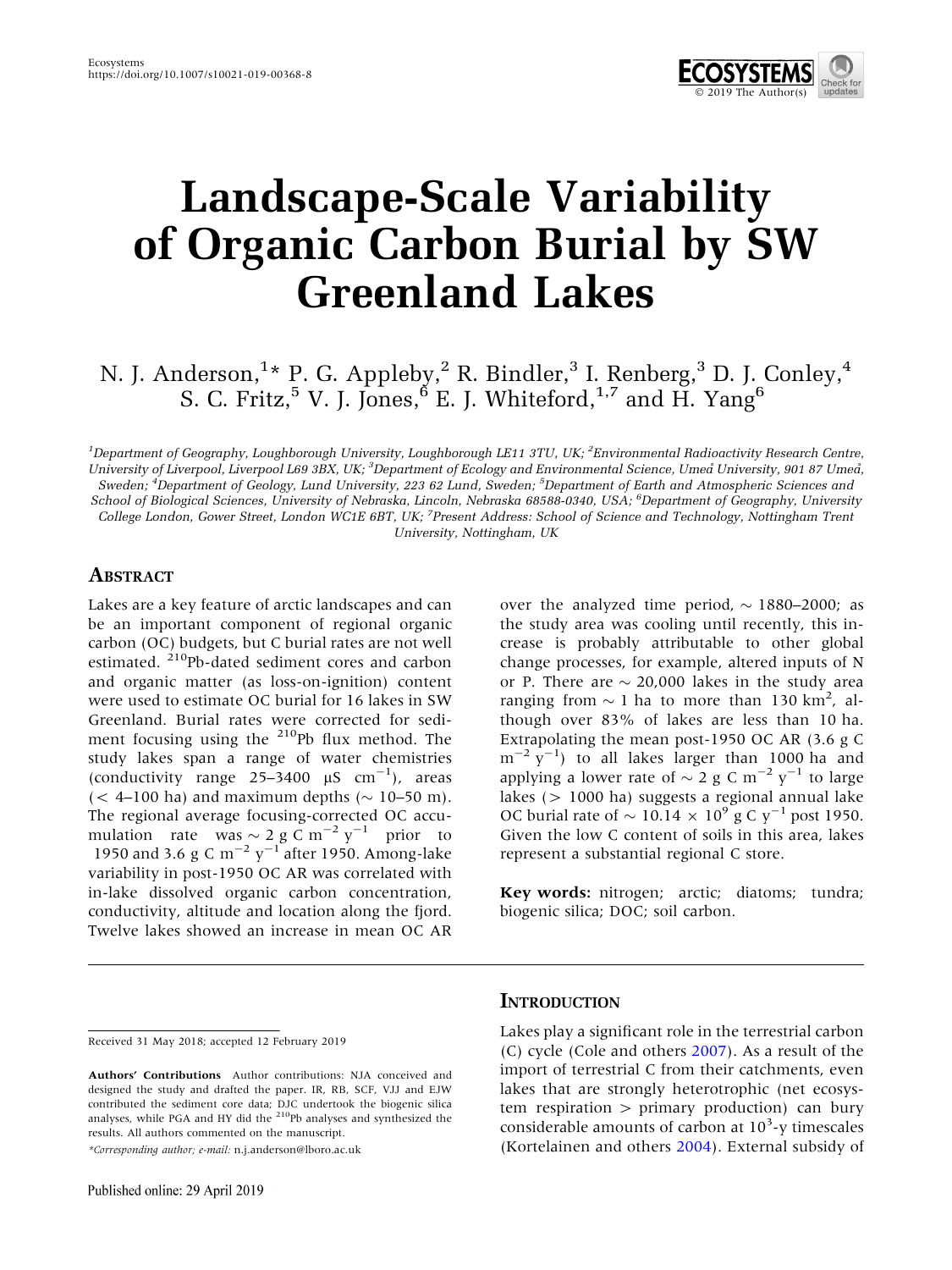lake C budgets by inputs of terrestrial C is particularly large in boreal systems and arctic lakes (Kling and others [1991](#page-13-0); Algesten and others [2004](#page-12-0)). Arctic soils represent a major global carbon pool (Tarnocai and others [2009](#page-14-0)), and its fate in a warming world is a major unknown: Temperature increases may deepen the annual active thaw layer and increase transfer of this large soil C pool to aquatic systems (Schuur and others [2008;](#page-14-0) McGuire and others [2009\)](#page-13-0). The release of C (as DOC) from terrestrial pools into surface and subsurface runoff increases input to streams and lakes, where it can be processed and released as  $CO<sub>2</sub>$  (Kling and others [1991](#page-13-0); Sobek and others [2003\)](#page-14-0). It is unclear whether the recent productivity increases widely postulated to occur in arctic lakes is a response to higher mean annual temperatures (Michelutti and others [2005](#page-14-0)) or enhanced deposition of reactive nitrogen (Hastings and others [2009](#page-13-0); Wolfe and others [2013](#page-14-0)) and whether these production increases are translated into increased C burial. Similarly, it is unknown whether the increased C burial associated with greater aquatic primary production will balance the C lost (as  $CO<sub>2</sub>$ ) as soil carbon is transferred from the terrestrial to aquatic systems (Schuur and others [2008\)](#page-14-0).

Sediment organic C content (measured directly as percent C or inferred from organic matter content) is widely used as a surrogate for lake productivity in paleolimnological studies (Meyers and Lallier-Verges [1999](#page-13-0)). As well as reflecting in-lake production and external (allochthonous) organic matter loading, the organic content is a function of factors controlling preservation, notably the presence and the absence of oxygen (Meyers and Lallier-Verges [1999\)](#page-13-0), dilution by the inorganic matrix (which can be affected by catchment stability, shoreline erosion) (Dearing [1991\)](#page-13-0), and spatial variability of sediment distribution in the basin (Rippey and others [2008](#page-14-0); Engstrom and Rose [2013\)](#page-13-0). Dilution effects can be corrected by use of dry mass accumulation rate data, if dating control is adequate.

Lakes are spatially and temporally variable with respect to productivity (for example, littoral–profundal differences, seasonality), but productivity measurements are often focused in pelagic areas, with the result that the contribution of the littoral zone to whole-lake production can be underestimated (Vadeboncoeur and others 2002). In arctic lakes with high transparency, benthic primary producers commonly contribute substantially to lake primary production (Vadeboncoeur and others [2003\)](#page-14-0). Previous studies of temperate lakes have shown that sediment accumulation can be overes-

timated by the use of single, centrally located cores due to resuspension and focusing of sediment into the central areas of lakes (Rippey and others [2008](#page-14-0)). Thus, calculation of patterns of whole-lake deposition and accumulation of important elements and metals, such as Hg, P or C (Molot and Dillon [1996](#page-14-0); Fitzgerald and others [2005;](#page-13-0) Engstrom and Rose [2013\)](#page-13-0), requires cores from multiple depositional areas of the lake to adequately capture the spatial variability or application of a correction factor to account for spatial variability. This method, however, is very time-consuming. Recently, the  $^{210}Pb$ flux method has been used to correct for sediment focusing (Lamborg and others [2013\)](#page-13-0), and this approach allows for direct comparison of burial rates among lakes at the regional scale.

Here, we calculated the focusing-corrected organic C accumulation rates for 16 lakes located along Kangerlussuaq (Søndre Strømfjord in Danish), from the outer coast to the present-day ice margin (Figure [1](#page-2-0)). We consider the effect of the regional climate gradient and limnological variability on burial rates and the extent to which C burial rates have changed over the last  $\sim 100$ years. The contribution of lake OC burial to regional C sequestration in this area is considered.

#### MATERIALS AND METHODS

#### Study Area

The area around Kangerlussuaq (Søndre Strømfjord in Danish, SW Greenland,  $66-67^{\circ}N$ ,  $51-53^{\circ}W$ , Figure [1](#page-2-0)) contains  $\sim$  20,000 lakes; the majority of the smaller lakes are glacially scoured basins, and there also are a smaller number of large ( $\sim$  20 km long) glacial fjord systems. The lakes are predominantly oligotrophic  $(< 10 \mu g$  TP L<sup>-1</sup>) and dilute (conductivity  $< 100 \mu S \text{ cm}^{-1}$ ), although conductivity is higher in some lakes near the head of the fjord (around 51 $\textdegree W$ ) (Table [1\)](#page-2-0), where higher evaporation rates influence lake hydrological budgets (Anderson and others [2001\)](#page-12-0); mean lake conductivity varies from 25 to 4000  $\mu$ S cm<sup>-1</sup>. The area is best known for the occurrence of a number of athalassic (non-marine) oligosaline lakes close to the end of the fjord, some of which are meromictic (permanently stratified). The lakes are primarily Na–Mg HCO<sub>3</sub> systems and pH varies from  $\sim$  6 to 8.5. Dissolved organic carbon (DOC) concentration is enhanced in lakes in the central parts of the fjord system (maximum concentration can reach > 100 mg C  $L^{-1}$ ), whereas lakes at the outer coast and along the ice margin have much lower DOC concentration (Anderson and Stedmon [2007](#page-12-0)). In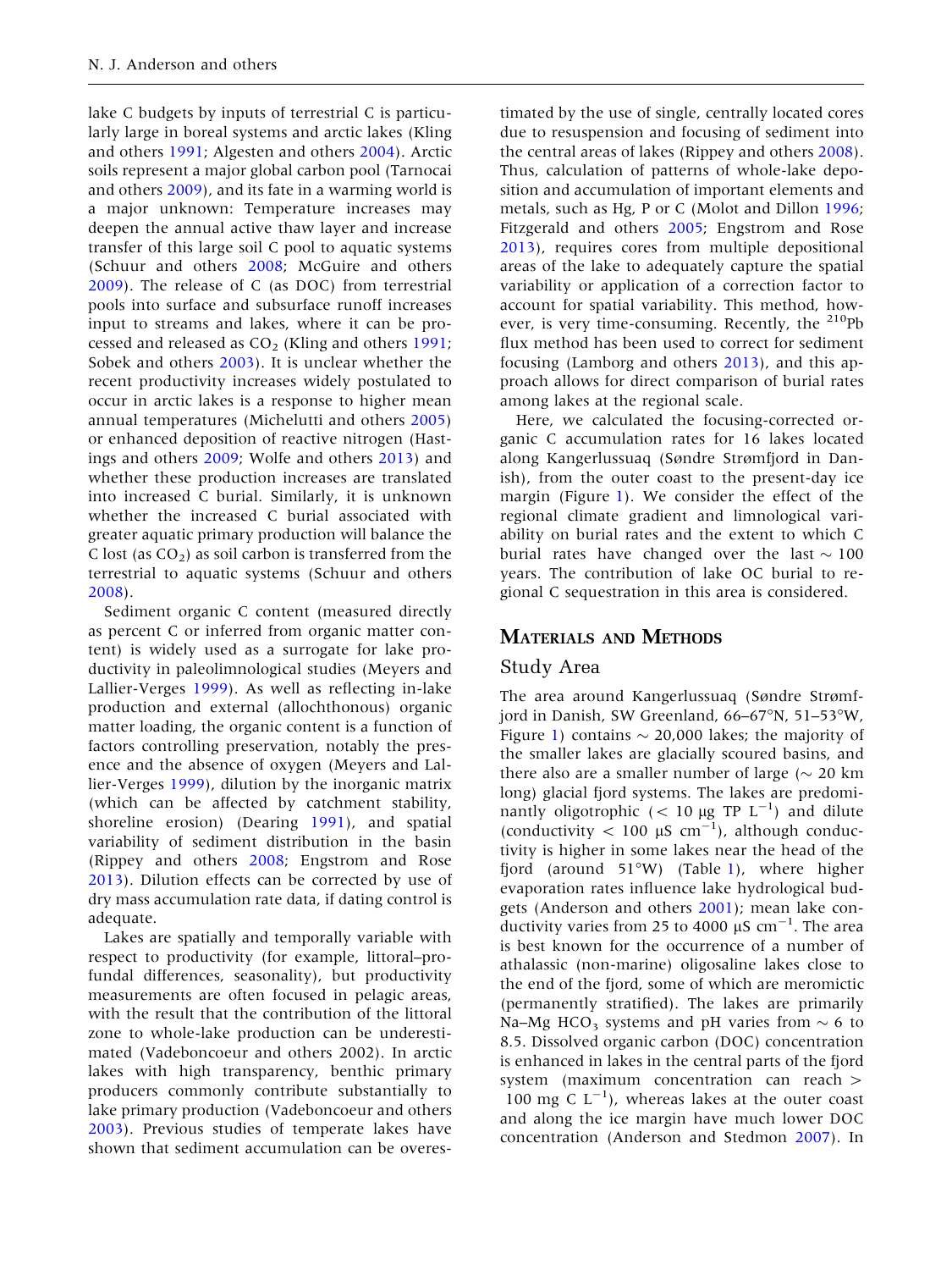<span id="page-2-0"></span>

Figure 1. Location of study sites along Kangerlussuaq (Søndre Strømfjord) (SW Greenland). The allocation of the study lakes to the three local areas are indicated by different symbols

| Lake             | Latitude<br>$({}^{\circ}{\rm N})$ | Longitude<br>$(^{\circ}W)$ | Altitude<br>(m) | Area<br>(ha) | Max depth<br>(m) | $DOC$ (mg)<br>$L^{-1}$ ) | Conductivity $(\mu S)$<br>$cm^{-1}$ ) | DIC (mg)<br>$L^{-1}$ ) | $Z_{eu}$<br>$(m^*)$ |
|------------------|-----------------------------------|----------------------------|-----------------|--------------|------------------|--------------------------|---------------------------------------|------------------------|---------------------|
| SS32             | 66.97                             | 49.80                      | 470             | 16.3         | 21               | 7.6                      | 48                                    | 4.9                    | $9.4^{\#}$          |
| SS86             | 66.96                             | 49.81                      | 470             | 5            | 13               | 30.7                     | 334                                   | 38.9                   | nk                  |
| SS901            | 67.13                             | 50.23                      | 375             | 12           | 14.5             | 7.6                      | 102                                   | 9.4                    | 16.8                |
| SS904            | 67.16                             | 50.28                      | 425             | 12.4         | 11.4             | 5.8                      | 78                                    | 4.5                    | 20.0                |
| SS <sub>16</sub> | 66.91                             | 50.46                      | 477             | 3.3          | 12.2             | 10.2                     | 60                                    | 6.4                    | $6.4^{\$}$          |
| SS <sub>2</sub>  | 67.00                             | 50.97                      | 185             | 36.8         | 11.2             | 40.6                     | 251                                   | 30.6                   | 30.6                |
| SS4              | 66.99                             | 51.05                      | 170             | 73           | 23               | 90                       | 2538                                  | 180.0                  | 12.0                |
| SS6              | 67.00                             | 51.11                      | 175             | 21.5         | 12.8             | 106                      | 3244                                  | 194.3                  | 10.4                |
| SS1341           | 66.99                             | 51.14                      | 350             | 7            | 16               | 16.3                     | 338                                   | 30.2                   | 19.5                |
| Lake B           | 67.27                             | 51.58                      | 671             | 98.8         | 31               | nk                       | nk                                    | nk                     | nk                  |
| SS70             | 66.95                             | 51.58                      | 235             | 76.6         | 47               | 28                       | 2510                                  | 52.5                   | nk                  |
| SS49             | 66.86                             | 52.66                      | 320             | 20.7         | 10.5             | 4.8                      | 27                                    | 1.8                    | nk                  |
| SS <sub>53</sub> | 66.49                             | 53.53                      | 50              | 7.3          | 8.3              | $\overline{\phantom{0}}$ | 36                                    | 2.0                    | nk                  |
| AT1              | 66.97                             | 53.24                      | 475             | 11           | 16.5             | 1.2                      | 31                                    | 2.5                    | 17.0                |
| AT6              | 66.97                             | 53.49                      | 150             | 11.1         | 23               | 1.8                      | 47                                    | 1.9                    | 11.4                |
| AT7              | 66.97                             | 53.59                      | 450             | 6.5          | 20               | 1.3                      | 40                                    | 2.3                    | 19.5                |

Table 1. Summary Environmental Data of the Study Sites

\*Calculated from Secchi depth.

#Saros and others [\(2015](#page-14-0)).<br>\$Saros and others (2016).

Saros and others [\(2016](#page-14-0)). nk: not known.

Sites are listed by longitude to reflect the sampling gradient from ice sheet margin to coast (Figure 1).

general, lakes have a poor macrophyte flora, although Chara spp. (a macro-alga) beds and filamentous green and cyanobacterial mats are substantial in the oligosaline lakes. Many lakes are fishless (see Jeppesen and others [2017\)](#page-13-0).

The regional geology is mainly granodioritic gneiss with occasional ultrabasic intrusions. These geological anomalies create local variability in water chemistry, such as the high sulfate concentrations measured in lake SS70 (and neighboring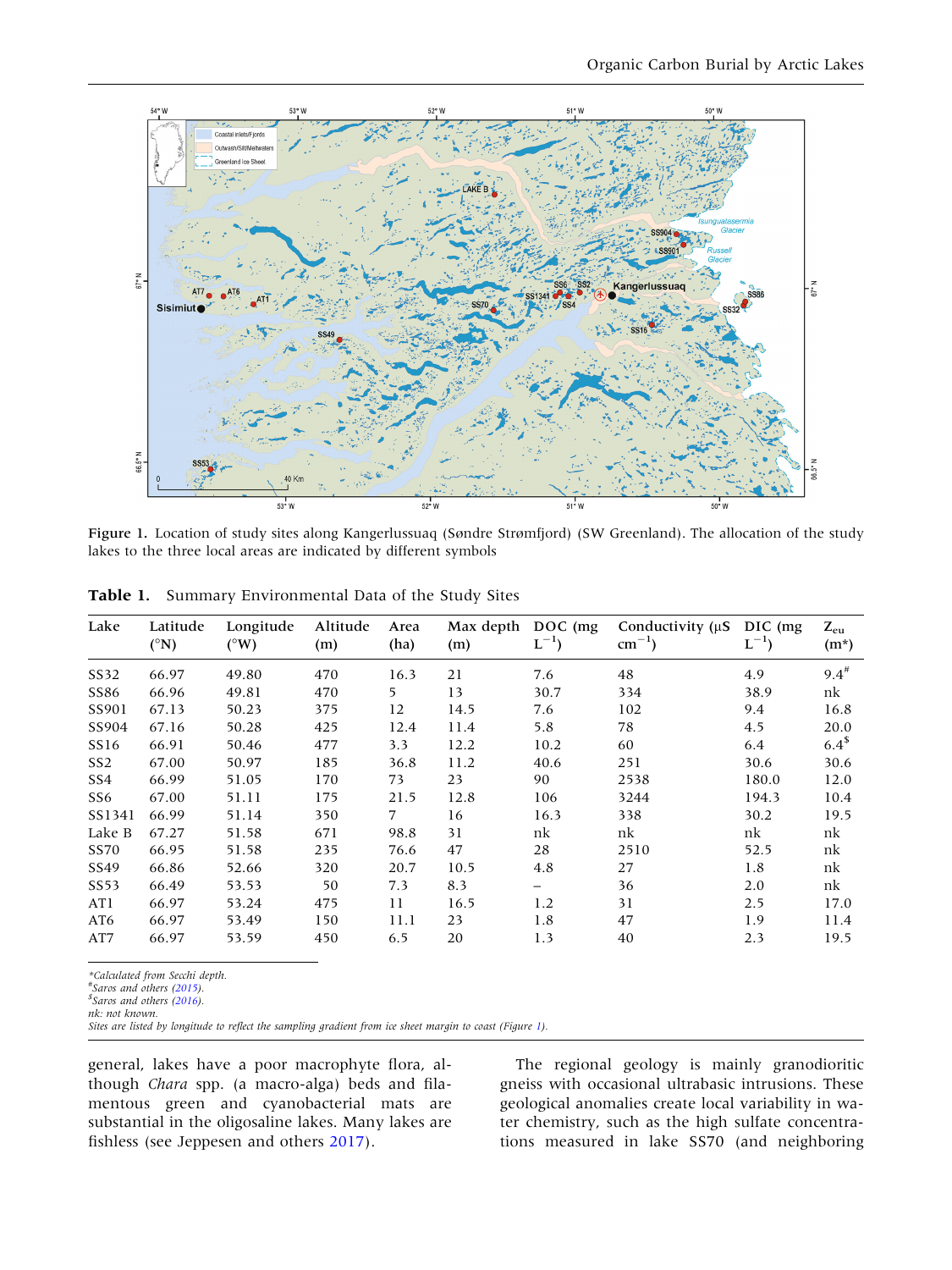lakes) (see Anderson and others [2001;](#page-12-0) Figure [1](#page-2-0)). Climate is cool continental low Arctic, and the mean annual air temperature at Kangerlussuaq, the airport at the head of the fjord (Figure [1](#page-2-0)), is  $-$ 6°C. Precipitation inland is low ( $\sim$  150 mm y<sup>-1</sup>) but higher at the coast ( $\sim$  500 mm y<sup>-1</sup>). In the inland area, vegetation is dominated by dwarf shrub tundra (Betula nana, Ledum groenlandicum, Rhododendron, Salix spp.), but can be locally sparse as a result of moisture stress, particularly on southfacing slopes. Close to the ice sheet margin, Ledum-S. glauca heath and Carex spp. steppe are more abundant, while toward the coast, Empetrum, Cassiope, bryophytes and lichens are increasingly common. Soils are thin (30–50 cm) and relatively organic rich, but are generally restricted to northfacing slopes, valley bottoms and damper areas in the central, inland areas; there are occasional peatlike deposits associated with the richer vegetation growth found at lake outflows. At the ice margin and the coast, soils are much thinner. Surface runoff is low and generally limited to late May– early June, when the active layer is thawing. Aeolian activity occurs in the area, because of deflation from sand sheets adjacent to the ice sheet, and there is extensive dust deposition in inland areas (east of 52°W; Dijkmans and Törnqvist  $(1991)$  $(1991)$ .

The lakes used in this study (Table [1](#page-2-0)) are representative of the range of lake types in the area in terms of their water chemistry, biological structure, and size and depth (Anderson and others [2001](#page-12-0); Anderson and others [2009\)](#page-12-0), with the exception of the large fjord-like lakes, which have not been sampled. Many of the lakes, presumably because of the extended period of ice cover (October until early June) and strong thermal stratification during summer, have laminated sediments, although none have proved to be annual (Anderson and others [2000\)](#page-12-0). Sediment core studies indicate that the oligosaline lakes precipitated calcium carbonate in the past (McGowan and others [2003\)](#page-13-0); dissolved inorganic carbon values are given in Table [1.](#page-2-0)

To allow comparison of C burial rates by location, lakes were allocated to one of three groups (coastal, inland and ice margin) based on their geographic location and water chemistry (see Anderson and others [2001](#page-12-0); Whiteford and others [2016](#page-14-0) for a discussion of limnological gradients). Jeppesen and others [\(2017](#page-13-0)) provide a comparison of water chemistry for lakes in west Greenland and those in the Zackenberg area of the northeast.

Determination of lake area and density: Lake outlines were digitized from Danish Ordnance Survey

(KMI) 1:250,000 scale maps of this region, and their area was estimated using ArcView.

## Field Sampling

Short sediment cores (20–30 cm in length) were taken from the deepest part of each lake using a modified Hon-Kajak gravity corer (8.4 cm internal diameter) (Renberg [1991](#page-14-0)) or a freeze core. Kajak cores were sectioned in the field at 0.5-cm intervals. Freeze cores were returned frozen to the laboratory, where they were sectioned at  $\sim$  0.5-cm intervals (Renberg [1981\)](#page-14-0).

## Laboratory Methods

Percentage dry weight was determined for all samples (drying overnight at  $105^{\circ}$ C), and bulk density was estimated using standard methods (Dean [1974](#page-13-0)). The carbon (C) content of the sediments of selected lakes (SS70, SS53, SS1371, SS49) was measured using a Leco CHN analyzer and is reported as percent of sediment dry mass. For the Kajak cores from the remaining sites (Table [1](#page-2-0)), loss-on-ignition (LOI), a measure of organic matter content, was determined by weight loss following heating of dried samples at  $550^{\circ}$ C for 4 h (Dean [1974\)](#page-13-0). Where both approaches were used, for example, at lake SS32, the correlation between the two methods is high ( $r = 0.85$ ,  $p < 0.001$ ), indicating that the approaches are comparable (Bindler and others [2001b\)](#page-12-0). Loss-on-ignition data were converted to carbon using a standard correction factor of 0.47 (Dean [1974\)](#page-13-0). Organic carbon accumulation rates (OC AR) were determined by multiplying the dry mass accumulation rate, derived from the  $^{210}$ Pb chronologies (below), by the proportional OC content. As surficial sediments include sediment that is undergoing postdepositional mineralization, the uppermost 10 years were removed prior to estimating mean burial rates.

## Data and Statistical Analyses

To explore possible factors controlling carbon burial rates, correlations (Pearson's product moment correlation, r) between post-1950 mean OC  $AR_{fc}$ and a number of limnological and morphometric variables were estimated (Table [1](#page-2-0)). The relationship between site location (as longitude) and OC  $AR<sub>fc</sub>$  was estimated by fitting a quadratic regression curve, where the fit is reported as the coefficient of determination of the regression model  $(R^2)$ . Correlations, regression and Loess smoothers were done using SigmaPlot v12.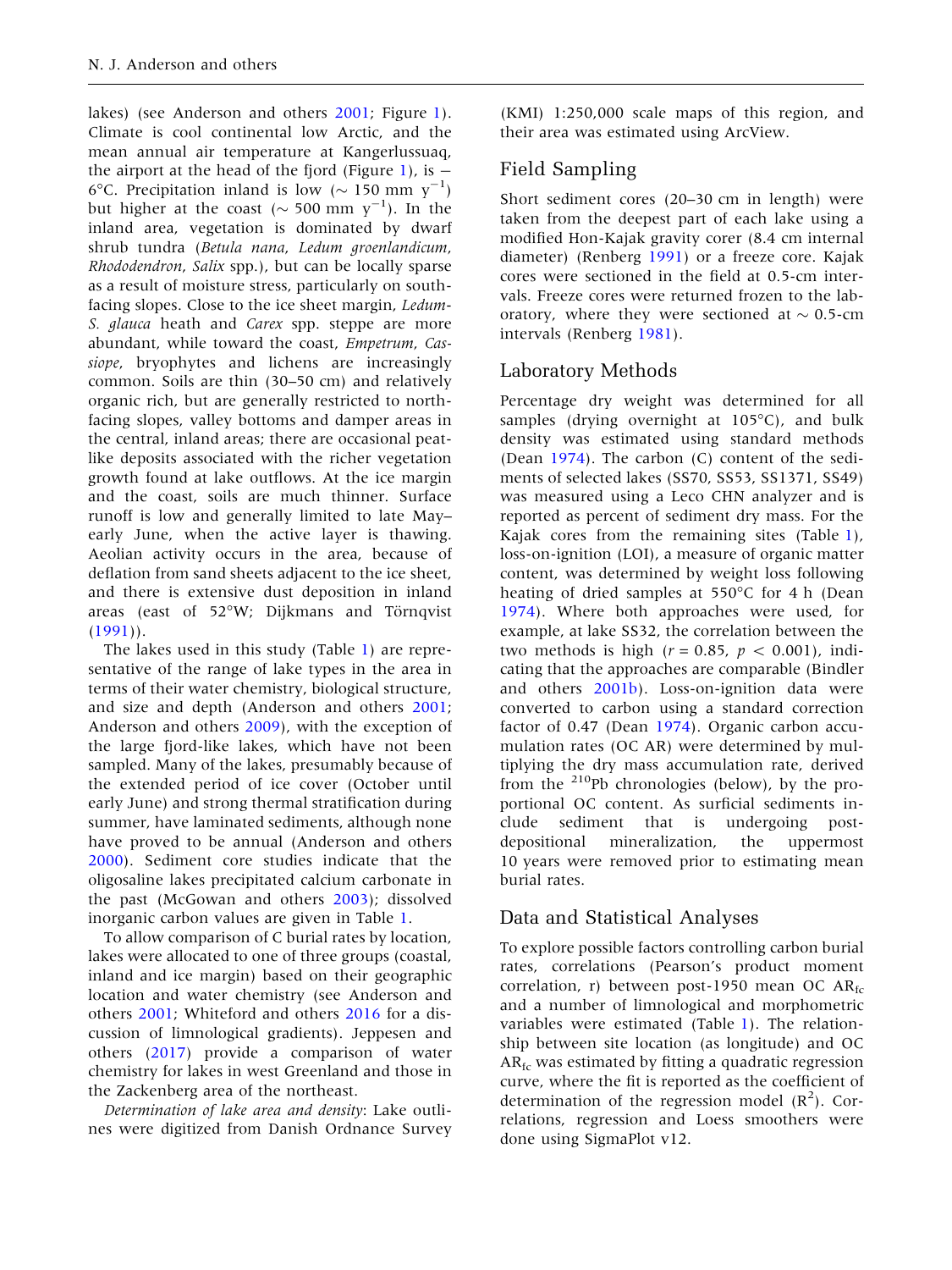<span id="page-4-0"></span>To account for the effect of sediment focusing, the OC AR was corrected by the ratio of the estimated atmospheric  $210$ Pb flux at the site to the measured mean <sup>210</sup>Pb flux in the sediment core (see Lamborg and others [2013](#page-13-0) for a detailed discussion of this approach) and is referred to as OC AR<sub>fc</sub>. Assuming a general relationship of  $\sim 100$ Beq m<sup>-2</sup>/1000 mm  $y^{-1}$  of precipitation and an annual total precipitation gradient of 150–500 mm  $y^{-1}$ , estimated atmospheric <sup>210</sup>Pb fluxes in the Kangerlussuaq area are  $\sim$  15 to 50 Beq m<sup>-2</sup> y<sup>-1</sup>, and the mean estimated from the cores analyzed in this study was 53 Beq m<sup>-2</sup> y<sup>-1</sup> (Table 2).

Biogenic silica (BSi) concentration was determined on freeze-dried sediments by extraction using a wet alkaline digestion employing 1%  $Na<sub>2</sub>CO<sub>3</sub>$  with a correction applied for simultaneous mineral dissolution (Conley and Schelske [2001](#page-13-0)). BSi is used here as an approximate measure of primary production in lakes.

## <sup>210</sup>PB DATING AND CORE CHRONOLOGIES

Sediment cores were analyzed for <sup>210</sup>Pb, <sup>226</sup>Ra, <sup>137</sup>Cs and <sup>241</sup>Am by direct gamma assay using Ortec HPGe GWL series well-type coaxial low background intrinsic germanium detectors (Appleby and others  $1986$ ). <sup>210</sup>Pb was determined via its gamma emissions at 46.5 keV, and  $^{226}$ Ra by the 295 keV and 352 keV  $\gamma$ -rays emitted by its daughter isotope 214Pb following 3-week storage in sealed

containers to allow radioactive equilibration.  $137Cs$ and 241Am were measured by their emissions at 662 keV and 59.5 keV, respectively. The absolute efficiencies of the detectors were determined using calibrated sources and sediment samples of known activity. Corrections were made for the effect of self-absorption of low-energy  $\gamma$ -rays within the sample (Appleby and others  $1986$ ). <sup>210</sup>Pb results from some sites were reported elsewhere as part of paleolimnological studies addressing atmospheric pollution (Pb, Hg, POPs) and climate change in SW Greenland (Bindler and others [2001a](#page-12-0); Bindler and others [2001b](#page-12-0)).

Radiometric dates were calculated using the CRS and CIC 210Pb dating models (Appleby and Oldfield [1978\)](#page-12-0), and the 1963 depth was determined from the  $137$ Cs and  $241$ Am stratigraphies where possible. Where there were discrepancies between these three different dating methods, a best chronology was calculated (following an assessment of all the data) using the procedures described in Appleby ([2001\)](#page-12-0).

#### **RESULTS**

## 210Pb and 137Cs Profiles and Radiometric Inventories

Table 2 summarizes radiometric parameters from the lakes. 210Pb/226Ra equilibrium is reached at depths of between 3 and 8 cm at all but two sites,

Table 2. <sup>210</sup>Pb and <sup>137</sup>Cs Inventories for Cores From the Study Lakes

| Lake              | Unsupported <sup>210</sup> Pb |              |                |       |                      |       |              | Weapons <sup>137</sup> Cs |  |
|-------------------|-------------------------------|--------------|----------------|-------|----------------------|-------|--------------|---------------------------|--|
|                   | Maximum Activity              |              | Inventory      |       | Flux                 |       | Inventory    |                           |  |
|                   | $Bq kg^{-1}$                  | $\pm$        | $Bq \, m^{-2}$ | $\pm$ | $Bq \, m^{-2}y^{-1}$ | $\pm$ | $Bq kg^{-1}$ | $\pm$                     |  |
| SS32              | 160                           | $\mathbf{9}$ | 871            | 42    | 27                   | 2     | 443          | 14                        |  |
| SS86              | 161                           | 17           | 164            | 13    | 5                    | 1     | 51           | 2                         |  |
| SS901             | 326                           | 17           | 1424           | 63    | 44                   | 2     | 290          | 9                         |  |
| SS904             | 592                           | 27           | 1619           | 47    | 50                   | 2     | 290          | 8                         |  |
| SS16              | 470                           | 35           | 878            | 39    | 27                   | 2     | 149          | 7                         |  |
| SS1341            | 466                           | 27           | 1137           | 51    | 36                   | 2     | 165          | 6                         |  |
| SS <sub>2</sub>   | 219                           | 32           | 481            | 77    | 15                   | 3     | 408          | 20                        |  |
| SS4               | 235                           | 16           | 782            | 39    | 24                   | 2     | 254          | 9                         |  |
| SS6               | 114                           | 10           | 538            | 35    | 17                   | 2     | 302          | 9                         |  |
| SS70              | 254                           | 28           | 881            | 75    | 27                   | 3     | 504          | 21                        |  |
| SS49              | 809                           | 66           | 1132           | 51    | 35                   | 2     | 378          | 11                        |  |
| SS53              | 783                           | 35           | 1969           | 71    | 61                   | 3     | 539          | 17                        |  |
| AT1               | 2336                          | 90           | 6995           | 172   | 218                  | 5     | 832          | 23                        |  |
| AT6               | 1382                          | 85           | 5221           | 170   | 162                  | 5     | 715          | 24                        |  |
| AT7               | 2090                          | 102          | 2522           | 78    | 78                   | 2     | 387          | 13                        |  |
| Mean of all sites |                               | 1722         |                | 53.4  |                      | 387   |              |                           |  |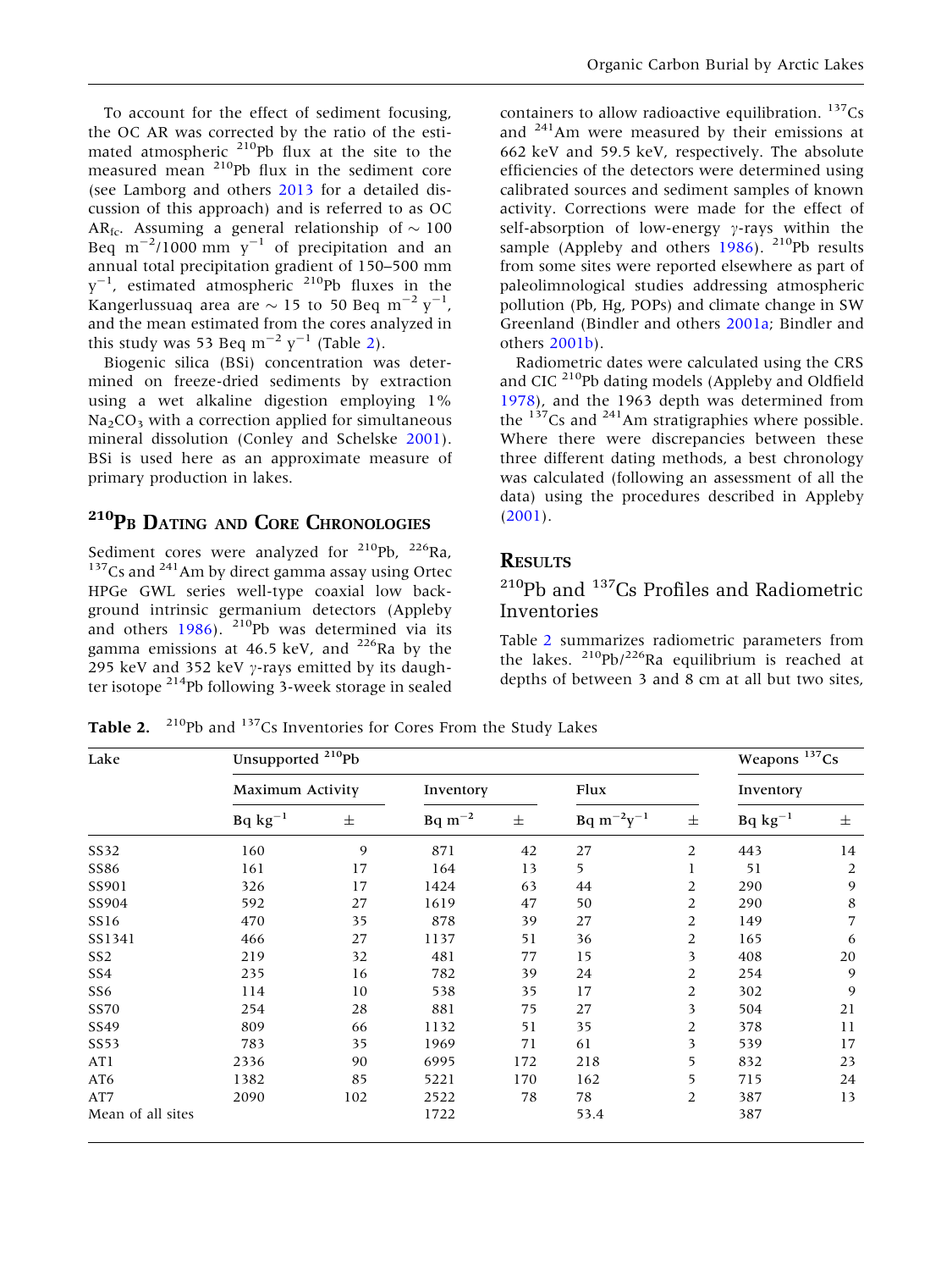SS16 and SS49. The greater depths at SS16 and SS49 (12–15 cm) are attributable to the low dry bulk density of the profundal sediments in these two lakes. Equilibrium depths measured in terms of cumulative dry mass at these two sites are, in fact, among the lowest among the sites.  $210Pb$  fluxes range from 5 to 218 Bq  $\text{m}^{-2} \text{ y}^{-1}$ , with a mean value of 53 Bq  $m^{-2}$   $y^{-1}$ . There is a trend of lower fluxes near the ice sheet and higher fluxes toward the coast, reflecting the regional precipitation gradient. <sup>137</sup>Cs inventories followed a similar pattern. Bulk sedimentation rates appear to have been relatively constant, apart from occasional brief episodes of more rapid accumulation at some sites (for example, SS2, SS70, SS16) due to disturbance events (for example, in-wash). All but two of the sites had a relatively well-resolved subsurface peak in  $137$ Cs concentration (at depths ranging from 1.25 to 5.75 cm), which records the 1963 fallout maximum from the atmospheric testing of nuclear weapons. This feature was used to correct the <sup>210</sup>Pb dates at those sites (SS4, SS70, SS49, SS86) where there was a significant discrepancy between the  $137$ Cs date and the  $210$ Pb date. At sites where there were differences between the <sup>210</sup>Pb models, the CRS model was generally considered to be more reliable.

The problems of dating arctic lake sediments are well known and are associated with the low total inventory and very low mean sedimentation rates (Wolfe and others  $2004$ ). The <sup>210</sup>Pb profiles measured in this study include sites with a consistent decline in activity with depth (for example, at SS16), and clearly resolved  $^{241}$ Am and  $^{137}$ Cs profiles, to very short, and less well-resolved profiles that are more typical of high arctic locations (Her-manson [1990\)](#page-13-0). Low maximum <sup>210</sup>Pb concentration means that it is often possible to derive reliable chronologies only for the last  $90 - 120$  years (not  $\sim$  150 years as often cited). Moreover, the low activity means that the errors, particularly for older sediments, can be very high. At SS86, for example, the age estimate for the lowest sample with a  $^{210}Pb$ date (5.25 cm) is  $122 \pm 21$  years.

## Lake C Accumulation Rates and Mean Regional C Burial Estimate

Carbon accumulation rates derived from individual lakes and corrected for sediment focusing range from 0.2 to 6.5 g C m<sup>-2</sup>  $y^{-1}$  prior to 1950 increasing to 1.9–15 g C m<sup>-2'</sup>y<sup>-1</sup> post-1950 across the three regions (Figure [2](#page-6-0)). The pre- and post-1950 regional median C burial rates of all lakes are significantly different ( $p < 0.001$ ; Mann–Whitney)

(Figure [3A](#page-6-0)). Most (12 out of 16) lakes show an increase in C accumulation rates during the twentieth century (increase ratios range from 1.2 to 1.86) (Figure [3](#page-6-0)B).

Relationships between post-1950 mean OC  $AR_{fc}$ and a number of limnological and morphometric variables are shown in Figure [4](#page-7-0). Post-1950 mean C AR<sub>fc</sub> is correlated with lake conductivity ( $r = 0.56$ ,  $p < 0.05$ ), but the relationship to DOC concentration is not significant ( $r = 0.45$ ,  $p > 0.05$ ). For lake water nutrients, the only significant correlation was with TN ( $r = 0.6$ ;  $p < 0.05$ ). There is a weak negative relationship with maximum water depth  $(r = -0.42, \text{ ns})$ , but a stronger, negative correlation with altitude  $(r = -0.52, p < 0.05)$ (Figure [4\)](#page-7-0). Site location (as longitude) explains a significant component of the variability of OC  $AR_{fc}$ along the ice margin-coast transect as determined by a quadratic relationship ( $R^2 = 0.67$ ,  $p < 0.005$ )  $(Figure 4)$  $(Figure 4)$ .

There are  $\sim$  20,000 lakes in the area covered by Figure [1](#page-2-0); the mean lake area is  $\sim$  16 ha, and the largest lake is 139  $km^2$ . The distribution of lakes is strongly skewed to lakes smaller than 10 ha (Ta-ble [3\)](#page-7-0). Using the mean post-1950 OC  $AR<sub>fc</sub>$  of all lakes ([3](#page-7-0).6 g C m<sup>-2</sup> y<sup>-1</sup>, Table 3), the total regional annual C burial rate for lakes smaller than 1000 ha was estimated to be  $8.5 \times 10^9$  g C y<sup>-1</sup> (Table [3](#page-7-0)). Including those lakes with areas greater than 1000 ha (and applying the estimated regional rate), the total annual burial rate is 11.5  $\times$  10<sup>9</sup> g C y<sup>-1</sup>. However, using a lower OC AR for these large lakes of 2 g C m<sup>-2</sup>  $y^{-1}$ , the estimated C burial rate was  $10.14 \times 10^9$  g C y<sup>-1</sup> (see Discussion).

#### **DISCUSSION**

Lakes are a key feature of arctic landscapes and represent an important component of regional C cycling (Kling and others [1991](#page-13-0); Anderson and others [2009](#page-12-0)). Although arctic lakes are unproductive compared with lakes at lower latitudes, they may be an important C sink at the landscape scale (Anderson and others [2009\)](#page-12-0), if only because of their density on the landscape, similar to the pattern seen in boreal regions (Prairie [2008](#page-14-0)). There are two problems in estimating C burial rates in arctic lakes at the landscape scale. First, given the high total number of lakes and their relative inaccessibility, relatively few lakes have been sampled. As a result, the validity of upscaling in these exercises is unclear. Second, this issue is made more problematical by the spatial heterogeneity of sediment deposition within the lakes themselves (Fitzgerald and others [2005](#page-13-0); Rippey and others [2008](#page-14-0); En-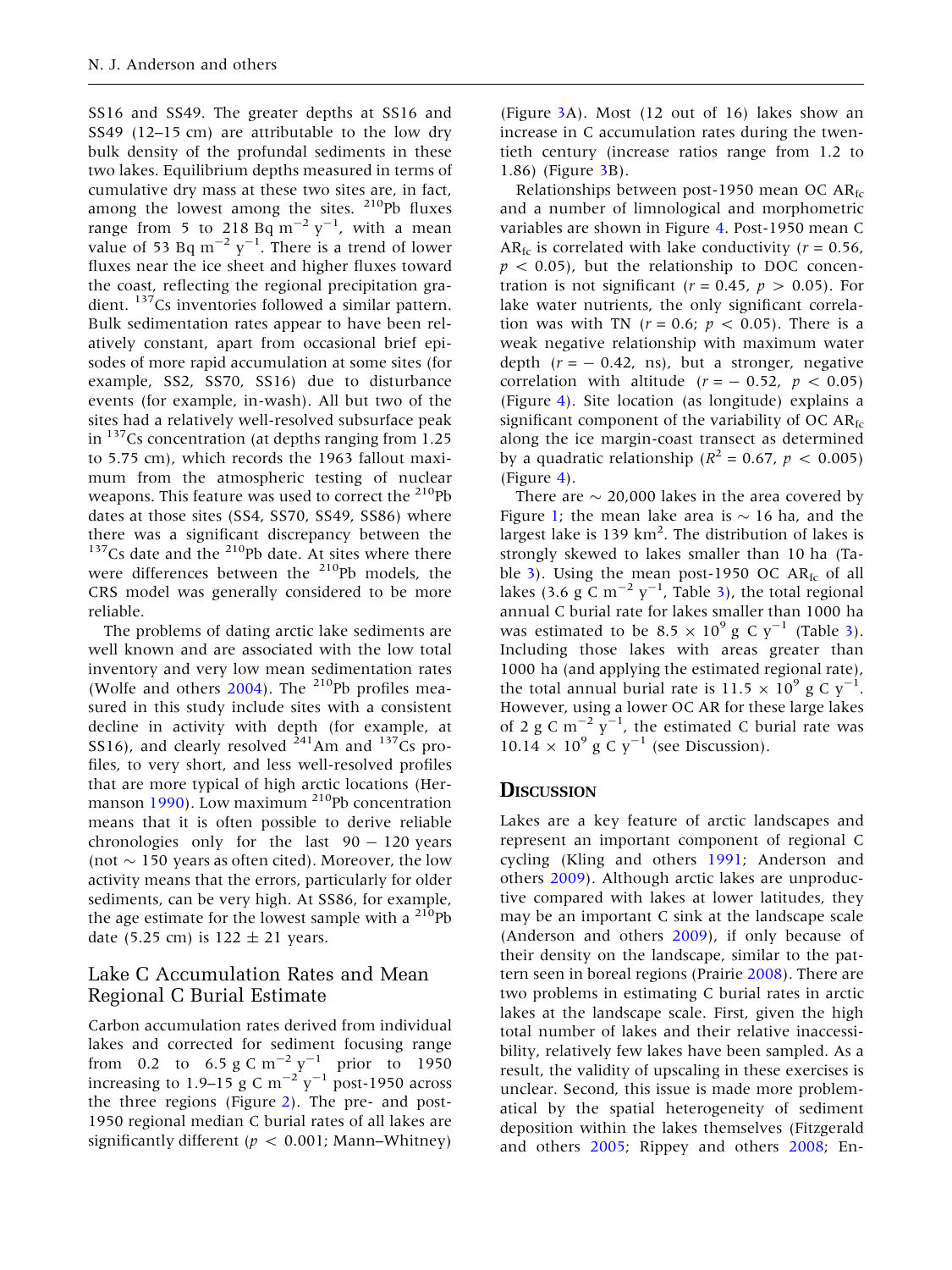<span id="page-6-0"></span>

Figure 2. Box plots of pre- and post-1950 mean OC AR<sub>fc</sub> (g C m<sup>-2</sup> y<sup>-1</sup>) for the three local areas along the fjord. The horizontal thick line within the box is the mean value, and the thinner the median value



Figure 3. A Box plot of pre- and post-1950 OC AR<sub>fc</sub> (g C m<sup>-2</sup> y<sup>-1</sup>) for all lakes. **B** Box plot of the increase ratio (OC AR post-1950/pre-1950) for all lakes

gstrom and Rose [2013\)](#page-13-0). The relatively few studies of C burial in the Arctic are generally based on single cores (Anderson and others [2009\)](#page-12-0). Single, deepwater cores may over-estimate whole-lake sediment (and C) burial rates (Rippey and others [2008\)](#page-14-0). Realistically, this problem can either be resolved by use of a multiple core approach or the use of the <sup>210</sup>Pb focusing correction method (Anderson and others [2013\)](#page-12-0). These corrected values can then be compared across lakes.

## In-lake Variability of Organic Matter (OC) Burial

Sediment focusing and changes in lake sedimentation patterns through time can affect estimates of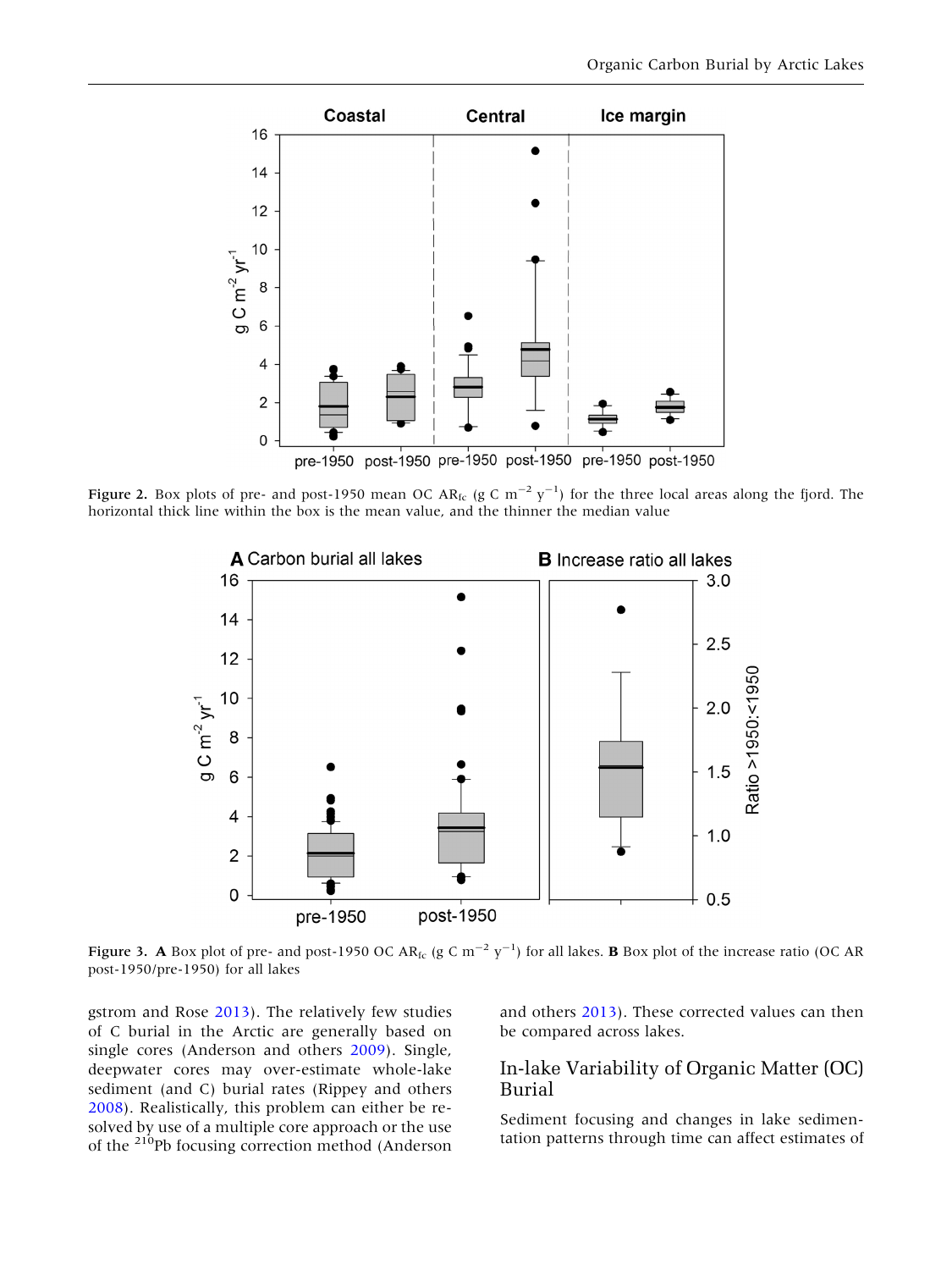<span id="page-7-0"></span>

Figure 4. Relationships between the post-1950 mean OC AR<sub>fc</sub> (g C m $^{-2}$  y $^{-1}$ ) at individual lakes and selected water chemistry and morphometric/landscape variables. A Conductivity,  $r = 0.56$ ,  $p < 0.05$ ; **B** dissolved organic carbon (DOC),  $r = 0.45$ , ns; C longitude,  $R^2 = 0.67$ ,  $p < 0.001$ ; D maximum water depth,  $r = -0.42$ , ns (note the outlier, SS70); E altitude,  $r = -0.52$ ,  $p < 0.05$ ; F total nitrogen,  $r = 0.60$ ,  $p < 0.05$ . Lines of best fit are indicated for guidance only; dashed lines indicate a nonsignificant relationship

Table 3. Total Number of Lakes in the Study Area (Figure [1](#page-2-0)) for Given Lake Area Ranges, Cumulative Lake Areas and Estimated Regional Annual Organic C Burial Rate

| Lake area (ha) | Number of lakes | Total lake area (ha) | Total regional annual C<br>burial (g C $yr^{-1} \times 10^9$ ) for<br>each lake area interval | Cumulative annual C<br>burial (g C yr <sup>-1</sup> $\times$ 10 <sup>9</sup> )<br>lakes up to 1000 ha |
|----------------|-----------------|----------------------|-----------------------------------------------------------------------------------------------|-------------------------------------------------------------------------------------------------------|
| <10            | 16,379          | 36,437               | 1.31                                                                                          | 1.31                                                                                                  |
| $10 - 50$      | 2565            | 54,158               | 1.95                                                                                          | 3.26                                                                                                  |
| $50 - 100$     | 375             | 25,980               | 0.94                                                                                          | 4.2                                                                                                   |
| 100-1000       | 470             | 118,931              | 4.28                                                                                          | 8.48                                                                                                  |
| >1000          | 24              | 83,001               | 1.66(2.98)                                                                                    | 10.14                                                                                                 |
| Total          | 19,813          | 318,506              |                                                                                               | $10.14(11.46^*)$                                                                                      |

A mean C accumulation rate of 3.6 g C m<sup>-2</sup> y<sup>-1</sup> was used for the time period post-1950 and 2 g C m<sup>-2</sup> y<sup>-1</sup> for lakes > 1000 ha.<br>#The annual burial rate based on the application of a mean C accumulation rate of 3.6 g C

lake C budgets (Cole and others [2007](#page-13-0)). Basing estimates on multiple cores within each basin can control for these temporal changes (Kortelainen and others [2004](#page-13-0); Ferland and others [2012](#page-13-0)), but this

approach is time-consuming. However, the mean <sup>210</sup>Pb flux in a sediment core can be used to correct for sediment focusing, although it presupposes that the regional atmospheric flux is well constrained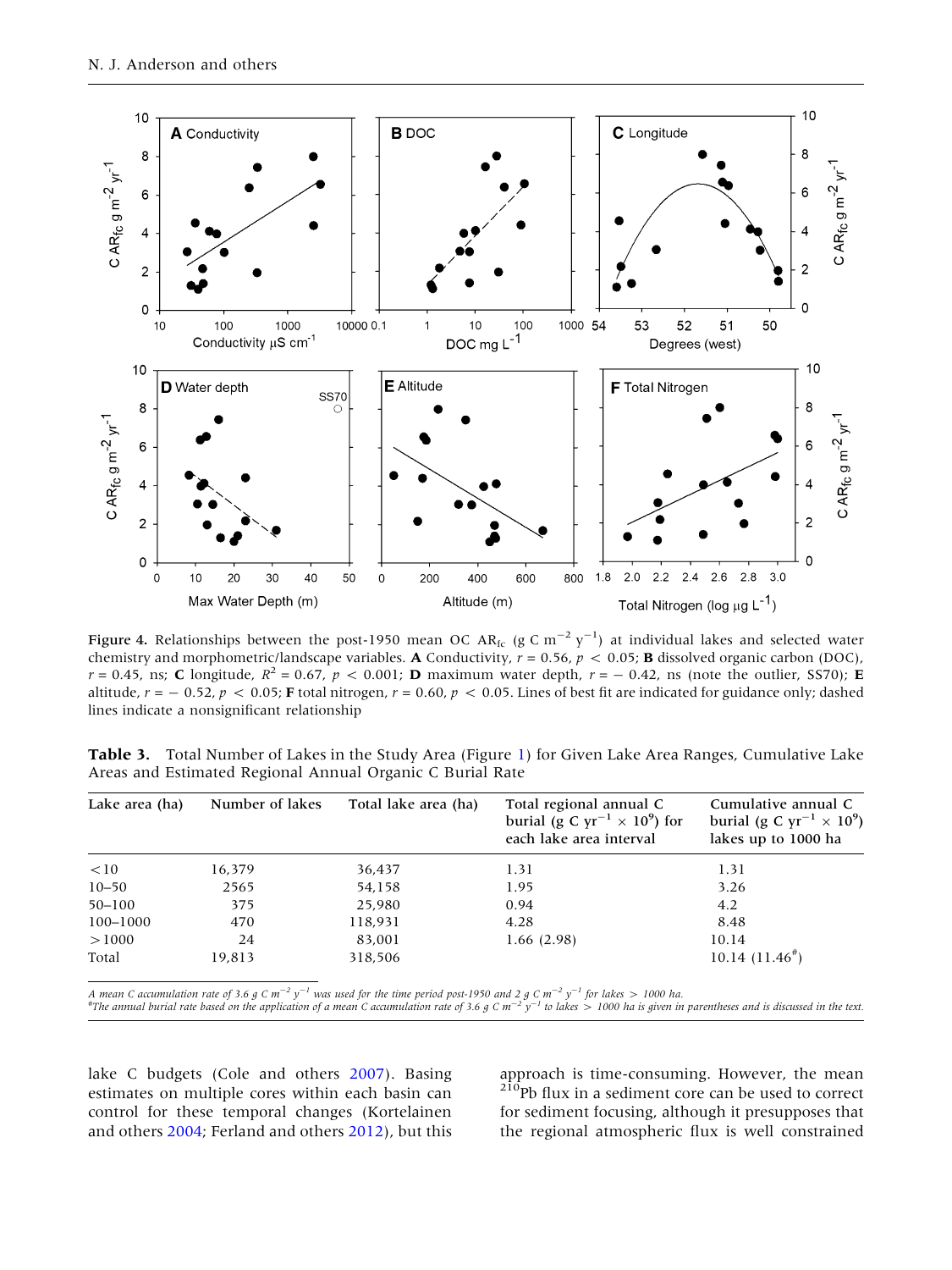(Lamborg and others  $2013$ ). <sup>210</sup>Pb fluxes are generally low in the Arctic (Hermanson [1990](#page-13-0)) and have not been measured for the Kangerlussuaq region specifically but are well constrained for the Greenland ice sheet. The approach used here, estimating the <sup>210</sup>Pb flux from precipitation, is, however, better than propagating uncorrected C

burial rates.<br><sup>210</sup>Pb inventories commonly are lower in the Arctic than at lower latitudes, which reflects the generally low precipitation rates in polar regions and longer periods of ice cover (Wolfe and others [2004\)](#page-14-0). As in temperate areas, in SW Greenland the pattern of 210Pb distribution reflects the regional precipitation gradient, with higher inventories at the coast (for example, AT1, AT6:  $\sim$  5000 Bq m<sup>-2</sup>) compared with the drier inland areas (for example,  $SS2: < 500 \text{ Bq m}^{-2}$  $SS2: < 500 \text{ Bq m}^{-2}$  $SS2: < 500 \text{ Bq m}^{-2}$  (Table 2). The contrasting inventories of the two adjacent lakes on the nunatak (SS32 and SS86) may reflect the different catchment/lake ratios and mean volumes (Table [2](#page-4-0)).

Assuming that the atmospheric flux at the head of the fjord is  $\sim$  15 Beq m<sup>-2</sup> y<sup>-1</sup>, focusing by a factor of two is suggested for lakes SS4, SS32 and SS16. Using the <sup>210</sup>Pb focusing factor at SS16 gives a mean basin OC AR similar to that derived from a multicore study at this site (Anderson unpublished), indicating that an uncorrected OC AR derived from a single central core is double the basin mean. Overall, however, the <sup>210</sup>Pb data suggest that focusing is not a major problem (the average correction factor was  $\sim$  2, range  $\lt$  1 to  $>$  5) when the fluxes are compared with that expected from atmospheric inputs.

Sediment focusing may be less important in this climate setting relative to boreal and temperate lakes, for several reasons. First, arctic lakes may be less prone to wind-driven resuspension and sediment redistribution because of the long periods of ice cover. In addition, in much of the Arctic (including SW Greenland), thermal stratification occurs very rapidly after ice melt, as ice off coincides with the timing of maximal solar radiation input. Thus, water column mixing is limited. An unknown factor, however, is ice scouring by drifting ice immediately prior to ice melt (Hermanson [1990\)](#page-13-0). Given ice thicknesses of 1.5 m, scouring would limit long-term sedimentation in water depths below 2 m in larger lakes; it may be less of a problem in small lakes because of the reduced fetch. The possible importance of ice drift in larger lakes is indicated by observations of ice push ramparts.

## Comparative OC Burial Rates

Focusing-corrected organic C burial rates in SW Greenland lakes during the last 100 years range from  $\sim 1$  to greater than 10 g C m<sup>-2</sup> y<sup>-1</sup>. Anderson and others ([2009\)](#page-12-0) estimated the mean Holocene burial rate (using 14C chronologies and not focusing corrected) for the Kangerlussuaq area as 5.5 g C  $\text{m}^{-2}$  y<sup>-1</sup>, higher than that calculated in the present study for the period 1950–2000 and corrected for focusing using 210Pb fluxes (Figure [2](#page-6-0)), suggesting that the Holocene rates are slight overestimates. Burial rates in high arctic lakes are probably closer to the low end measured here (1–  $2 \text{ g C m}^{-2} \text{ y}^{-1}$ ). Lundin and others [\(2015](#page-13-0)) reported rates of 5.3 to 24.6 g C m<sup>-2</sup> y<sup>-1</sup> (n = 6) for arctic Sweden although these rates are not focusing corrected. Stallard's ([1998\)](#page-14-0) estimate of the global average  $(4.5 \text{ g C m}^{-2} \text{ y}^{-1})$  is similar to that for Finland (Kortelainen and others [2004\)](#page-13-0) and for the present study of SW Greenland lakes (Table [3](#page-7-0)). The rates calculated for Greenland lakes are, however, low compared to those estimated for the boreal zone (15  $\pm$  9.4 g C m<sup>-2</sup> y<sup>-1</sup>) (Heathcote and others [2015](#page-13-0)) and culturally impacted lakes ( $\sim$  60 g C m<sup>-2</sup> y<sup>-1</sup>) (Anderson and others [2013](#page-12-0)), but are close to the minimum reported as the global average by Tranvik and others (2009), although the latter rate was not focusing corrected and was derived from a variety of methods. The observed range in the present study ( $\sim$  1–10 g C m<sup>-2</sup> y<sup>-1</sup>) is similar to the whole-basin OC AR estimated for lakes in the Toolik area of Alaska (6 to 12 g C  $m^ 2 y^{-1}$ ) (Anderson and others unpublished). At Kassjön, a small boreal forest lake in Sweden with some agricultural activity in the catchment, Rippey and others (Rippey and others [2008\)](#page-14-0) estimated a mean OC AR of  $\sim$  10 g C m<sup>-2</sup> y<sup>-1</sup> over the period 1900–1988, based on 43 cores.

## Landscape and Water Chemistry Controls on OC Burial

As well as lake morphometry (that is, sediment focusing) and mineralization processes, there are also landscape-scale factors that influence carbon burial at individual sites (Buffam and others [2011](#page-13-0)) and mean that extrapolating from individual lakes to regional means should be done with care. The weak, positive relationship between OC  $AR_{fc}$  and DOC ( $r = 0.45$  $r = 0.45$  $r = 0.45$ ; Figure 4) is not unexpected given the regional range in DOC concentration (Table [1](#page-2-0)), and likewise the relationship with conductivity because DOC and conductivity are themselves highly correlated (see Anderson and Stedmon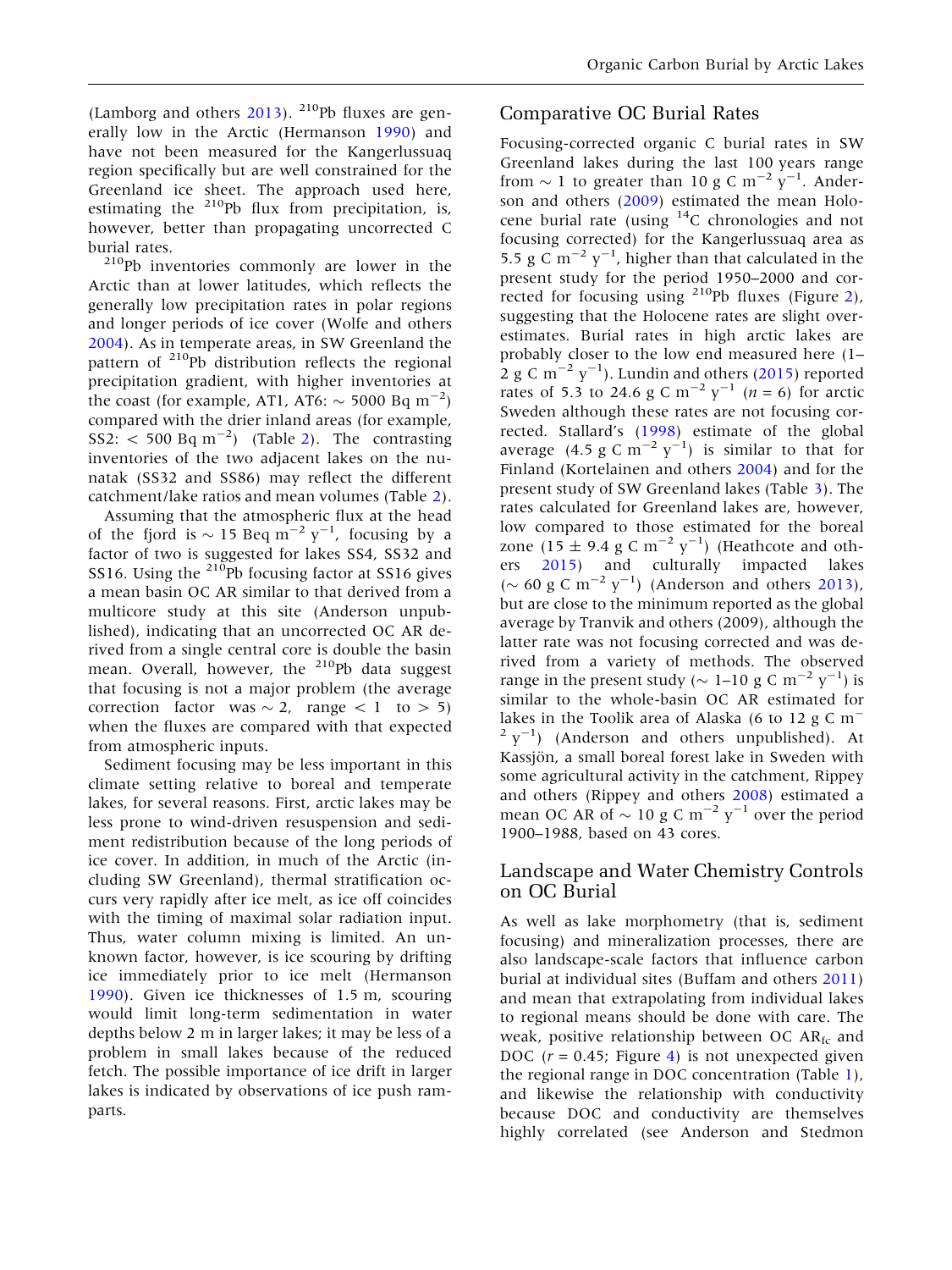<span id="page-9-0"></span>[2007\)](#page-12-0). There is also a weak relationship between OC AR<sub>fc</sub> and TN, but this reflects the high organic N content of DOM in the central lakes.

The relationship between OC  $AR<sub>fc</sub>$  and DOC suggests that the sediment OM is partly derived from the in-lake DOC pool, which is assumed to be refractory terrestrial DOC (Anderson and Stedmon [2007\)](#page-12-0). However, the role of seasonal DOM inputs from macrophytes and its degradation may also be an important mechanism (Osburn and others [2017\)](#page-14-0). The slight regional decline in OC AR (Figure 5) over the last  $\sim$  10 years is unlikely to be an artifact of post-deposition mineralization as the opposite effect would be expected, that is, increasing OC AR in the most recent sediments (Sobek and others [2009;](#page-14-0) Sobek and others [2014](#page-14-0)).

The inverse relationship between OC AR and water depth observed for the Kangerlussuaq area has been observed elsewhere and reflects the greater time the particles spend sinking through the water column and are exposed to bacterial respiration, but large, deep lakes also tend to be less productive (Meyers and Lallier-Verges [1999](#page-13-0)).



Figure 5. Summary figure illustrating the cooling trend in SW Greenland (regional air temperature and two indicators of increasing lake production). A Regional climate trends—long-term MAT temperature record from Nuuk ([www.dmi.dk\)](http://www.dmi.dk); **B** BSi accumulation rate (g  $SiO<sub>2</sub>$  $\text{m}^{-2}$  y<sup>-1</sup>) at SS16, an independent measure of lake production and the regional OC AR<sub>fc</sub> (g C m<sup>-2</sup>  $y^{-1}$ ), presented as period means (range 20–10 years)

Anderson and others [\(2014](#page-12-0)) observed a significant relationship between OC AR<sub>fc</sub> and water depth in European lakes, although the lake depth gradient in that dataset was greater than that observed in this study.

The inverse relationship between OC  $AR<sub>fc</sub>$  and altitude implies some climatic control, but catchments at higher altitude tend to have reduced vegetation and little, if any soil cover, thereby reducing biogeochemical cycling and hence nutrient transfer from catchments to the lakes (Wookey and others [2009\)](#page-14-0). Further indication of a regional climate control is suggested by the higher OC  $AR_{fc}$ in the central lakes (Figures [2](#page-6-0), [4E](#page-7-0)) which are significantly warmer than the coast and ice margin lakes, but which also tend to have higher nutrient concentrations (Whiteford and others [2016](#page-14-0)). However, this inference has to be offset against the fact that the post-1950 increases in OC AR $_{\text{fc}}$  (Figure 5) occurred while the area was cooling (Box [2002;](#page-13-0) Mernild and others [2014\)](#page-13-0). Moreover, although there are significant differences in regional lake temperatures, there are also strong regional limnological gradients (Anderson and others [2001;](#page-12-0) Whiteford and others [2016\)](#page-14-0).

#### Temporal Variability of OC AR

Long-term carbon burial in lakes is a reflection of three main processes: autochthonous production, inputs of allochthonous C from the catchments and loss rates (mineralization) in both the water column and sediments (Cole and others [2007](#page-13-0)). The Greenland data suggest that mean OC  $AR_{fc}$  increased from less than 2 g C  $\text{m}^{-2}$   $\text{y}^{-1}$  prior to 1950 to more than 3.6 g C  $\text{m}^{-2} \text{ y}^{-1}$  post-1950 (Figures [2,](#page-6-0) [3\)](#page-6-0). This trend therefore suggests a recent production increase, as has been observed elsewhere in the Arctic (Michelutti and others [2005](#page-14-0); Catalan and others [2013](#page-13-0)). If so, processes other than warming are responsible for the regional production increase in these lakes, as mean growing season temperatures decreased over this period in SW Greenland (Box [2002](#page-13-0)) (Figure 5). A more parsimonious interpretation may be that the difference merely reflects incomplete mineralization after incorporation in the sediments (Sobek and others [2009\)](#page-14-0) (see above). It may take more than 50 years before the C content of aquatic sediments stabilizes, but most mineralization occurs within 10 years of deposition (Galman and others [2008](#page-13-0)). Sobek and others  $(2014)$  $(2014)$  observed sediment CH<sub>4</sub> in a number of lakes in the study area; the  $CH_4$  production rates were very low and are indicative of slow decomposition over decades. Countering the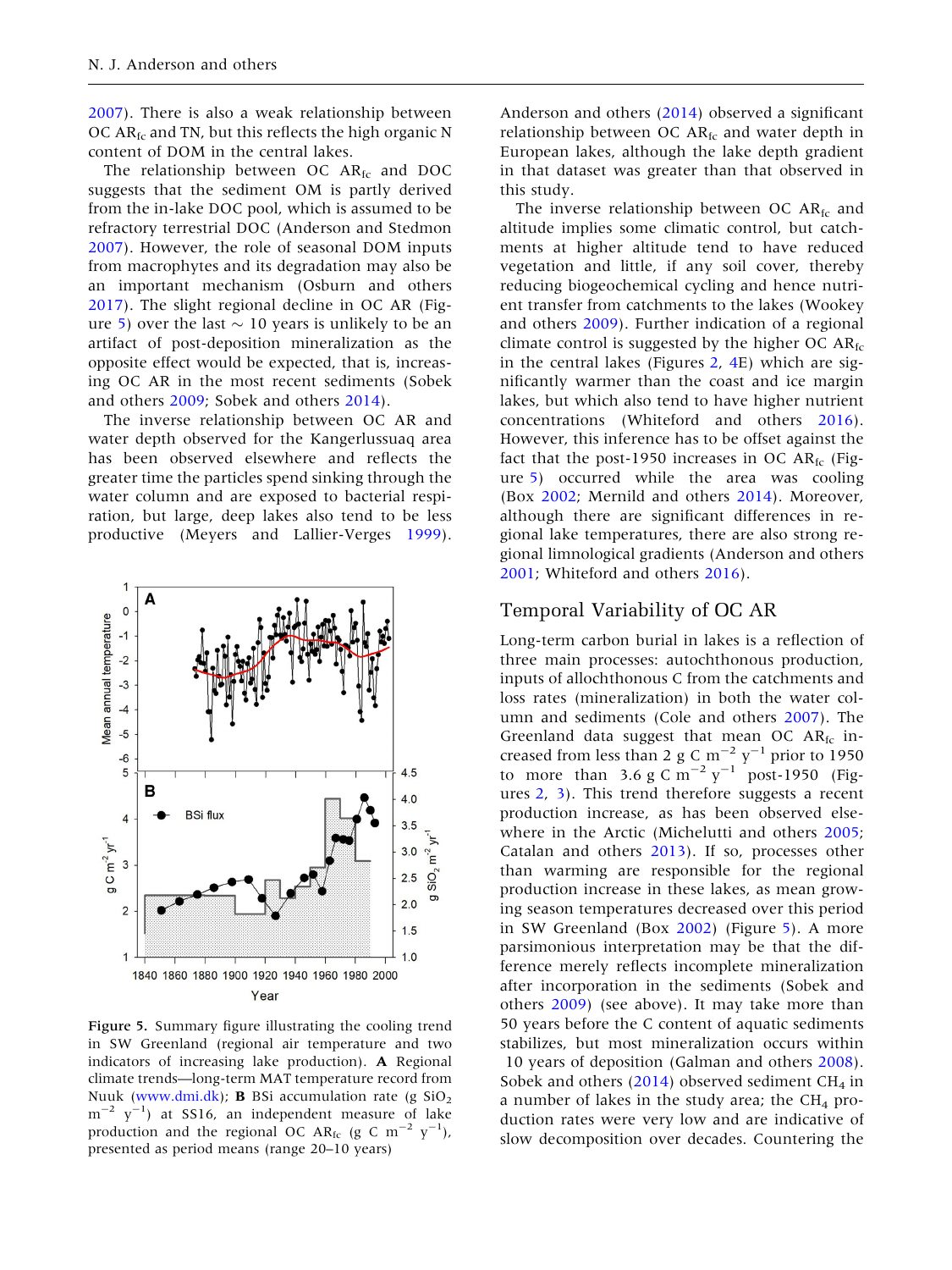conclusion that C burial rates are primarily the function of mineralization processes is the range of limnology, water depths and morphometry covered by the sampled lakes (four of the lakes have anoxic hypolimnia): It is difficult to expect the post-deposition mineralization rates to be similar across these lakes. Moreover, some lakes show declines in OC AR over the most recent time periods, suggesting that the profiles are not merely artifacts of mineralization processes.

There are very limited estimates of primary production in the study lakes, but given the low nutrient concentrations and short growing season, primary productivity will be low (Lizotte [2008\)](#page-13-0). In the smaller  $(< 20 \text{ ha})$  and shallower  $(< 20 \text{ m})$ lakes, two factors may contribute to enhanced preservation of organic C (relative to temperate systems): anoxia and lower mean annual water temperatures (Sand-Jensen and others [1999](#page-14-0)). Mineralization rates are lower in anoxic conditions, and although anoxia is a dominant feature of the oligosaline and meromictic lakes at the head of the fjord, it also occurs in freshwater, oligotrophic lakes as a result of morphometric controls on thermal stratification and under ice in the winter (Whiteford and others [2016](#page-14-0)). For example, the OC AR at the surface of SS16 ( $> 10 \text{ g C m}^{-2} \text{ y}^{-1}$ ) may reflect locally enhanced preservation due to the recent development of hypolimnetic anoxia. How long the lake has had seasonal anoxia is not known, but the presence of clear laminations in the surface sediment of deepwater cores (Anderson unpublished field observations) suggests it is a relatively recent phenomenon, perhaps reflecting altered stratification patterns, despite the late twentieth century cooling in this area (Box [2002](#page-13-0)). A more general process that is applicable to all lakes, however, may be the low hypolimnetic temperatures that occur in high-latitude lakes (Sand-Jensen and others [1999](#page-14-0)), but this conclusion is not supported by the work of Sobek and others ([2009\)](#page-14-0). Moreover, the decline in the regional mean OC AR during the late twentieth century (Figure [5](#page-9-0)) is the opposite trend expected if mineralization was a dominant factor. It is unlikely, therefore, that the increase in OC AR is simply a product of a recent reduction in diagenesis.

There is substantial evidence for recent ecological change and production increases in arctic lakes (Catalan and others [2013](#page-13-0)), including SW Greenland (Perren and others [2009](#page-14-0)). An independent measure of lake production is provided by BSi accumulation rates which are not subject to the same diagenetic controls as organic matter. Diatoms and chrysophytes contribute substantially to

whole-lake (that is, both benthic and planktonic) production in oligotrophic arctic lakes. At SS16, the BSi AR increases steadily from  $\sim$  1940 to 1990, paralleling the regional OC AR increase (Figure [5](#page-9-0)), suggesting that there is a production increase in these lakes. The question remains, however, what is driving this increase?

Regional warming has been implicated in many parts of the Arctic (Michelutti and others [2005](#page-14-0)), but SW Greenland exhibits no warming trend from 1950 as elsewhere in the Arctic (Figure [5](#page-9-0)) (Box [2002\)](#page-13-0). Given the limited hydrologic runoff in this area, changing OC AR is unlikely to be the result of transfer of terrestrial carbon, although this cannot be excluded at the coast where there is greater rainfall (see Leng and others [\(2012](#page-13-0)) for a discussion). One explanation for the decline in OC AR may be the decreased DOC concentration which has been observed in a number of lakes in the Kangerlussuaq over the last  $\sim$  12 years (Saros and others [2015\)](#page-14-0). A direct causal link between the DOC decline and declining OC AR assumes that the C burial rate is largely controlled by flocculation of the refractory DOC pool and that the decline in the DOC pool does not only reflect photochemical processing or mineralization in the water column (Cory and others [2014\)](#page-13-0). Whereas the role of flocculation of allochthonous DOC has been demonstrated for boreal lakes with a high load of terrestrial C (von Wachenfeldt and Tranvik [2008](#page-14-0)), the processes related to DOC settling/deposition in the Kangerlussuaq lakes are less clear.

Much of the Arctic is nutrient limited, and production increases in oligotrophic arctic lakes require a nutrient source (Kling and others [1991](#page-13-0)). Internal recycling can contribute nutrients, and there is evidence for increased regional  $NO<sub>3</sub>$  deposition from the Greenland ice core (Hastings and others [2009](#page-13-0)). Although N deposition rates are low  $(< 1 \text{ kg}$  ha  $y^{-1}$ ) in the study area (Curtis and others [2018\)](#page-13-0), sustained chronic input over decadal timescales can have marked effects on nutrientpoor ecosystems (Elser and others [2009](#page-13-0)). Bergstrom and others [\(2005](#page-12-0)) have shown a pronounced effect of N deposition in oligotrophic boreal and alpine lakes. An agreement between C burial rates and  $NO<sub>3</sub>$  deposition over the last 150 years has been observed in boreal lakes (Heathcote and others [2015\)](#page-13-0).

Chronic reactive N deposition will lead to P limitation in nutrient-depleted systems (Elser and others [2009\)](#page-13-0). The lakes used in this study are strongly P-limited in the spring following the N pulse associated with snow melt (Tye and others [2005;](#page-14-0) Curtis and others [2018\)](#page-13-0), but then are co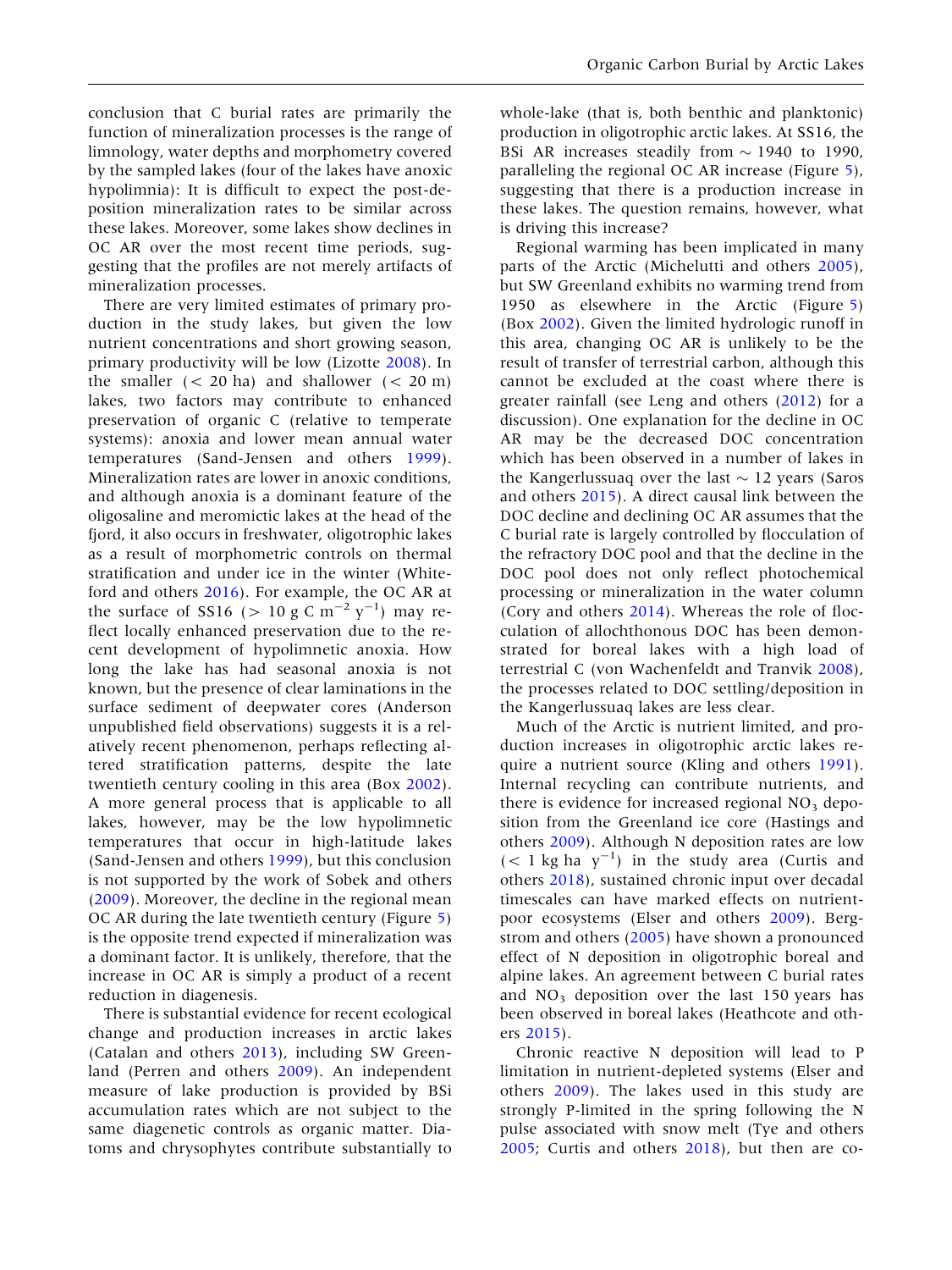limited (N and P) during the summer (Whiteford unpublished). Long-term N deposition can alter lake and catchment stoichiometry and stimulate loss of alkalinity (Catalan and others [2013](#page-13-0)).

For the ice margin and central lakes, an alternative explanation is increased phosphorus inputs associated with regional dust deposition (Anderson and others 2018). Camarero and Catalan [\(2012](#page-13-0)) have shown that atmospheric dust inputs enriched in phosphorus can alleviate nutrient limitation in remote lakes. In SW Greenland, there is widespread dust deposition associated with deflation of fine particulates from glacio-fluvial outwash plains (Dijkmans and Törnqvist [1991](#page-13-0)) derived from the Greenland ice sheet which is a major local source of phosphorus (Hawkings and others [2016](#page-13-0)). It is possible that this alternative, natural atmospheric nutrient source, when coupled with long-range reactive N deposition associated with industrialization (Galloway and others [2008](#page-13-0); Wolfe and others [2013](#page-14-0)) is sufficient to drive the observed aquatic production increase (Figure [5\)](#page-9-0).

## Regional Upscaling

The regional estimate of annual C burial in SW Greenland (Table [3](#page-7-0)) is based on total lake area, that is, assumes burial over 100% of any lake basin. This is unlikely to be the case in larger lakes, where stony, boulder-strewn littoral zones are common. However, small lakes dominate the regional lake distribution (Table [3](#page-7-0)), and in these systems littoral zones with substantial accumulation of organic sediments are common. The negative relationship between C burial and lake depth (Figure [4](#page-7-0)) is well known (Kortelainen and others [2004](#page-13-0)); C burial in large (> 1000 ha), deep lakes reflects loss rates in the water column and probably has greater affinity to processes operating in the oceans. For these reasons, it is inappropriate to extrapolate the mean estimated C burial rate from small lakes in the Kangerlussuaq area (that is,  $\sim$  3.6 g C m $^{-2}$  y $^{-1}$ ) to the large, deep fjord-like lakes (Figure [1;](#page-2-0) Table [3](#page-7-0)). Kortelainen and others ([2004](#page-13-0)) indicated the importance of small lakes for C burial and the relatively low C accumulation rate in large lakes in Finland. In the present study area, there are only a few large lakes  $(> 1000$  ha) (Figure [1\)](#page-2-0), but they represent  $\sim$  26% of total lake area. Because of the lack of data on either the C content of the sediments or bulk sediment accumulation rates in these large lake systems, we applied the lowest post-1950 mean rate observed in this study ( $\sim$  2 g C m<sup>-2</sup> y<sup>-</sup>  $\vert$ ) to the largest lakes (> 1000 ha) to obtain a complete regional mean C burial rate estimate

(Table [3](#page-7-0)). An alternative to extrapolating the mean of 210Pb-focusing-corrected rates from lakes is to undertake detailed multiple coring (to estimate whole-basin fluxes) and side-scan sonar surveys to delimit sedimentation in lakes (Kortelainen and others [2004](#page-13-0); Fitzgerald and others [2005\)](#page-13-0), an approach that is difficult to apply to many lakes at the regional scale in remote areas such as SW Greenland.

The question remains, however, how applicable are the rates in this study to lakes elsewhere on Greenland? Importantly, the Kangerlussuaq climatic–limnological gradient probably encapsulates the full range of lake types and water chemistries occurring today on Greenland. The two main areas of limnological research on Greenland are Zackenberg (NE Greenland) and around Nuuk, some 400 km south of Kangerlussuaq, both sites of detailed ongoing annual monitoring of a small subset of lakes in each area. There are, however, no <sup>210</sup>Pbdated sediment carbon burial rates available for these areas. In both Zackenberg and Nuuk, the lakes are dilute (conductivity  $< 50 \mu S \text{ cm}^{-1}$ ) and nutrient poor (Topp-Jørgensen and others [2017](#page-14-0)). The Nuuk lakes are similar to the coastal lakes in the present study (around Sisimiut) in terms of chemistry, that is, they are typical arctic lakes, and will probably have burial rates  $\sim$  2 g C m<sup>-2</sup> y<sup>-1</sup>. Arguably, for the ice-free area of west Greenland (sensu lato), with many thousands of lakes, effort could be put into obtaining cores from more lakes (including the larger systems) to better constrain the regional rate. In the Kangerlussuaq area, sediment cores have been taken from  $\sim$  120 lakes in this area (0.6% of the total) and only less than 0.1% of the total have been dated using  $210Pb$ . Nonetheless, we posit that our estimates from individual cores used for regional upscaling are relatively robust (Table [3](#page-7-0)).

## REGIONAL SIGNIFICANCE OF AQUATIC C BURIAL

The Arctic represents a key component of the global terrestrial C budget, because tundra soils contain more than 50% of C stored in soils globally (Tarnocai and others [2009\)](#page-14-0). This terrestrial carbon has considerable implications for the climate system if it is released into the atmosphere as the Arctic warms (Schuur and others [2008](#page-14-0)). The soils in the Kangerlussuaq area are, however, relatively thin, have OC content of  $\sim$  8–16% and are absent on many south-facing slopes because moisture stress restricts vegetation development; vegetation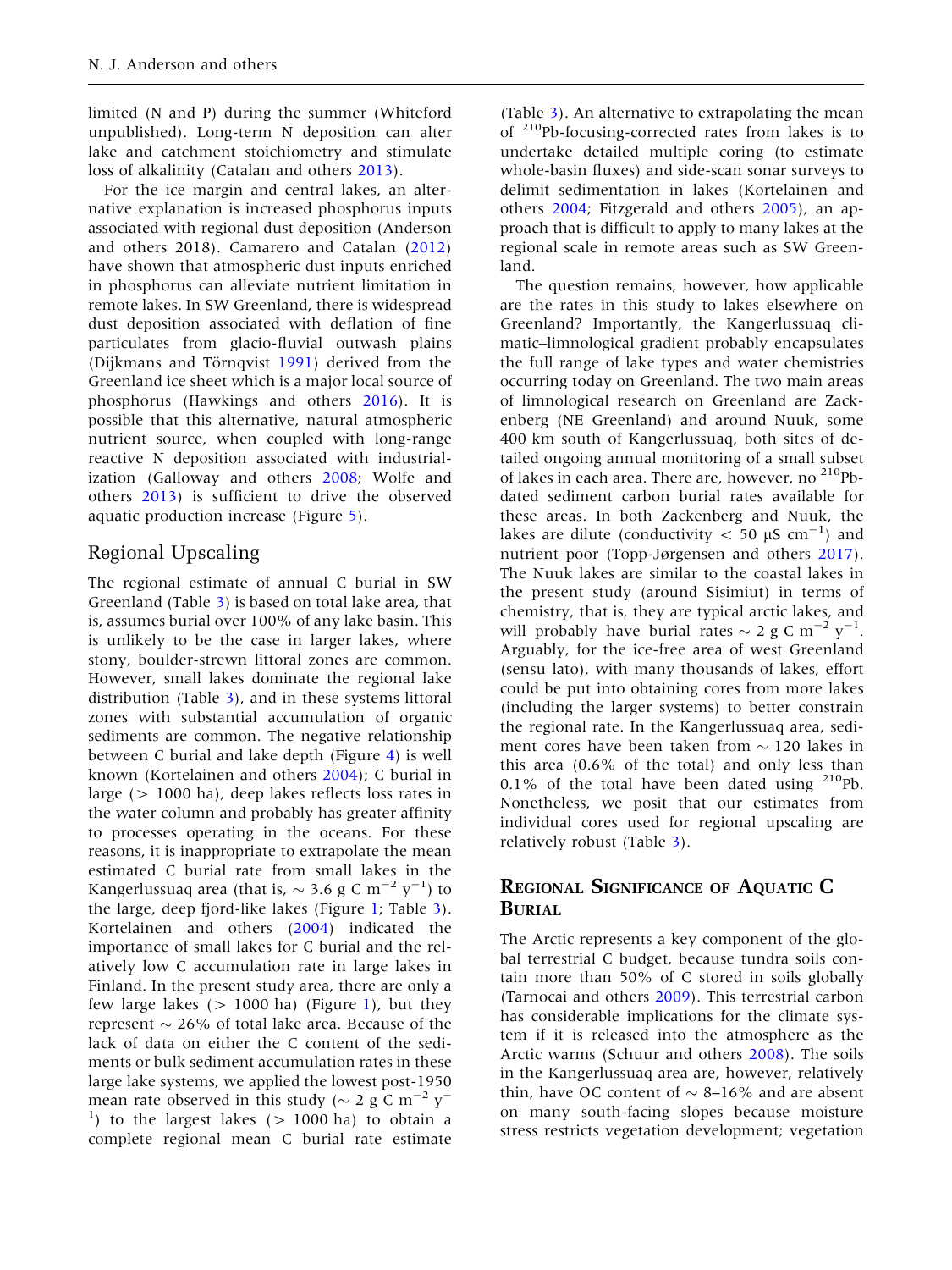<span id="page-12-0"></span>cover is limited to  $\sim$  50% of the land area (Anderson and others 2009). Thus, in the Kangerlussuaq area, lakes are a significant component of the regional C cycle. Applying the mean post-1950 OC AR<sub>fc</sub> (3.6 g C m<sup>-2</sup>  $\hat{y}^{-1}$ ) to all lakes across the region, regardless of lake type and morphometry (Table [3](#page-7-0)), the amount of C sequestered annually by lakes in SW Greenland today is  $\sim$  11.5  $\times$  10<sup>9</sup> g C  $y^{-1}$  (using 2 g C m<sup>-2</sup>  $y^{-1}$  for the largest lakes, this estimate is  $\sim 10 \times 10^9$  g C y<sup>-1</sup>) (Table [3](#page-7-0)).

This study provides an estimate of contemporary regional OC burial by lakes in SW Greenland and illustrates the need to integrate lakes into estimates of regional OC AR (Cole and others [2007](#page-13-0)). Regional lake density in this study is relatively high (14% of the land area is water) and is typical of West Greenland from  $\sim 60^{\circ}$ N to  $\sim 70^{\circ}$ N: In this area, lakes are undoubtedly an important part of the regional C cycle (Anderson and others 2017). Many boreal and arctic lakes have high  $CO<sub>2</sub>$  emission rates because of in-lake mineralization of terrestrial C (Kling and others [1991](#page-13-0); Algesten and others 2004), a process that will change with regional warming. Most net heterotrophic systems studied to date are boreal lakes with organic-rich catchments: peatlands and/or organic forest soils, which are not characteristic of the Kangerlussuaq area. Anderson and Stedmon (2007) argued that terrestrial inputs of DOC are limited for the inland lakes in the Kangerlussuaq area, and preliminary  $pCO<sub>2</sub>$ data (C. Barry & NJ Anderson unpublished) suggest that lakes in the Kangerlussuaq area of SW Greenland are net autotrophic (despite the high DOC concentration) and so the lakes are essentially islands of C sequestration at the landscape scale as has been observed elsewhere (Tank and others [2009\)](#page-14-0).

#### ACKNOWLEDGEMENTS

This work was funded by awards from the Danish Natural Science Research Council and NERC (NE/ G019622/1; NE/K000349/1) to NJA, NSF (ATM-0081226) to SCF and the Swedish Natural Science Research Council (NFR) to IR and RB. We are grateful to Mark Brenner and the other reviewers for their constructive suggestions.

#### OPEN ACCESS

This article is distributed under the terms of the Creative Commons Attribution 4.0 International License [\(http://creativecommons.org/licenses/by/4](http://creativecommons.org/licenses/by/4.0/) [.0/](http://creativecommons.org/licenses/by/4.0/)), which permits unrestricted use, distribution, and reproduction in any medium, provided you

give appropriate credit to the original author(s) and the source, provide a link to the Creative Commons license, and indicate if changes were made.

#### REFERENCES

- Algesten G, Sobek S, Bergstrom AK, Agren A, Tranvik LJ, Jansson M. 2004. Role of lakes for organic carbon cycling in the boreal zone. Global Change Biology 10:141–7.
- Anderson NJ, Bennion H, Lotter AF. 2014. Lake eutrophication and its implications for organic carbon sequestration in Europe. Global Change Biology 20:2741–51.
- Anderson NJ, Clarke A, Juhler RK, McGownan S, Renberg I. 2000. Coring of laminated lake sediments for pigment and mineral magnetic analyses, Søndre Strømfjord, southern West Greenland. Geology of Greenland Survey Bulletin 186:83–7.
- Anderson NJ, D'Andrea W, Fritz SC. 2009. Holocene carbon burial by lakes in SW Greenland. Global Change Biology 15:2590–8.
- Anderson NJ, Dietz RD, Engstrom DR. 2013. Land-use change, not climate, controls organic carbon burial in lakes. Proceedings of the Royal Society B: 20131278.
- Anderson NJ, Harriman R, Ryves DB, Patrick ST. 2001. Dominant factors controlling variability in the ionic composition of West Greenland Lakes. Arctic Antarctic and Alpine Research 33:418–25.
- Anderson NJ, Saros JE, Bullard JE, Cahoon SMP, McGowan S, Bagshaw EA, Barry CD, Bindler R, Burpee BT, Carrivick JL, Fowler RA, Fox AD, Fritz SC, Giles ME, Hamerlik L, Ingeman-Nielsen T, Law AC, Mernild SH, Northington RM, Osburn CL, Pla-Rabes S, Post E, Telling J, Stroud DA, Whiteford EJ, Yallop ML, Yde JC. 2017. The Arctic in the Twenty-First Century: Changing Biogeochemical Linkages across a Paraglacial Landscape of Greenland. Bioscience 67:118–33.
- Anderson NJ, Stedmon CA. 2007. The effect of evapoconcentration on dissolved organic carbon concentration and quality in lakes of SW Greenland. Freshwater Biology 52:280–9.
- Appleby PG. 2001. Chronostratigraphic techniques in recent sediments. In: Last WM, Smol JP, Eds. Tracking Environmental Change Using Lake Sediments, Vol. 1Basin Analysis, Coring, and Chronological Techniques, Dordrecht: Kluwer. p 171–203.
- Appleby PG, Nolan PJ, Gifford DW, Godfrey MJ, Oldfield F, Anderson NJ, Battarbee RW. 1986. Pb-210 Dating by Low Background Gamma-Counting. Hydrobiologia 143:21–7.
- Appleby PG, Oldfield F. 1978. The calculation of 210Pb dates assuming a constant rate of supply of unsupported 210Pb to the sediment. Catena 5:1–8.
- Bergstrom AK, Blomqvist P, Jansson, M. 2005. Effects of atmospheric nitrogen deposition on nutrient limitation and phytoplankton biomass in unproductive Swedish lakes. Limnology and Oceanography 50:987–994.
- Bindler R, Renberg I, Anderson NJ, Appleby PG, Emteryd O, Boyle J. 2001a. Pb isotope ratios of lake sediments in West Greenland: inferences on pollution sources. Atmospheric Environment 35:4675–85.
- Bindler R, Renberg I, Appleby PG, Anderson NJ, Rose NL. 2001b. Mercury accumulation rates and spatial patterns in lake sediments from west Greenland: A coast to ice margin transect. Environmental Science & Technology 35:1736–41.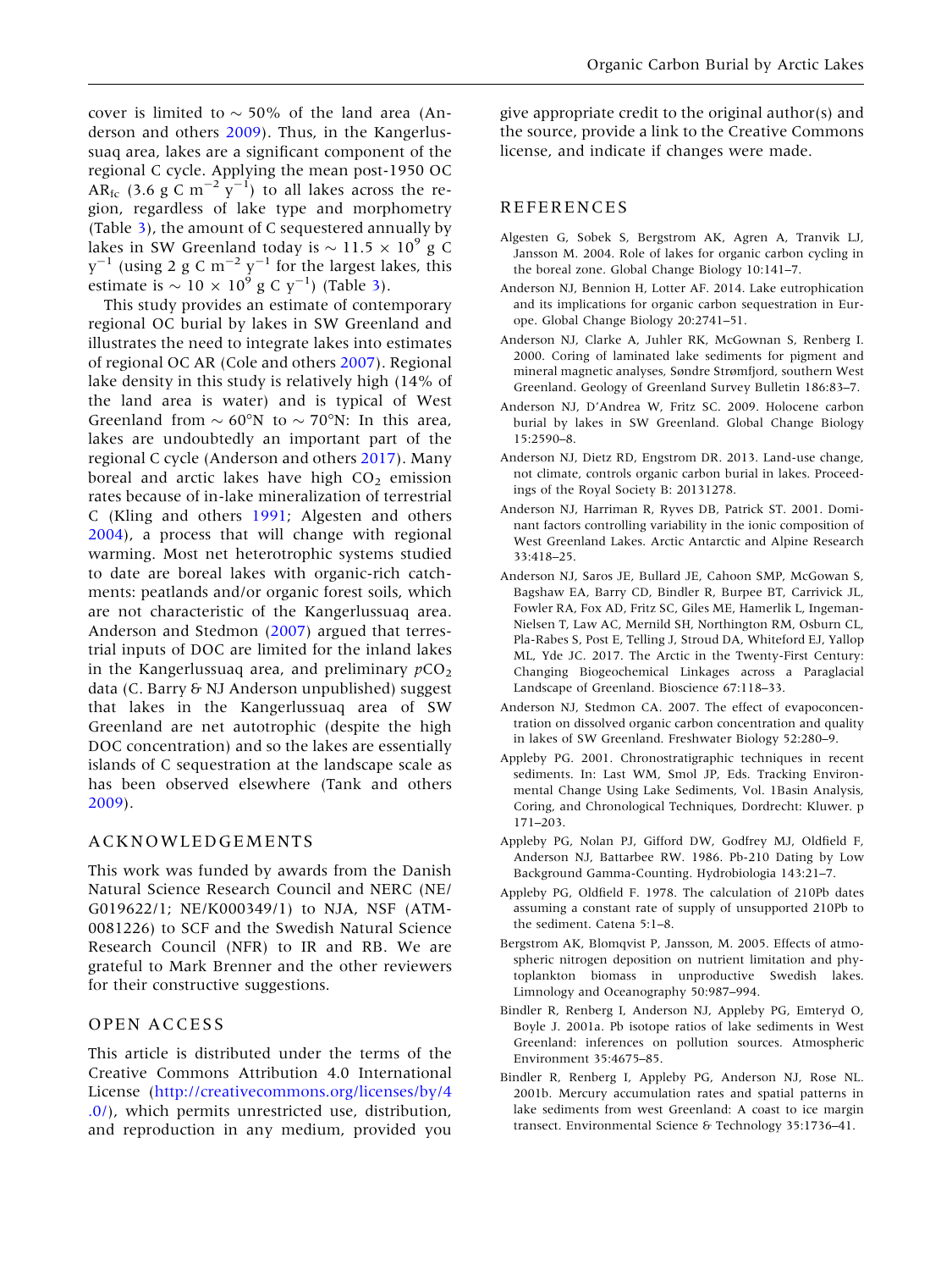- <span id="page-13-0"></span>Box JE. 2002. Survey of Greenland instrumental temperature records: 1873-2001. International Journal of Climatology 22:1829–47.
- Buffam I, Turner MG, Desai AR, Hanson PC, Rusak JA, Lottig NR, Stanley EH, Carpenter SR. 2011. Integrating aquatic and terrestrial components to construct a complete carbon budget for a north temperate lake district. Global Change Biology 17:1193–211.
- Camarero L, Catalan J. 2012. Atmospheric phosphorus deposition may cause lakes to revert from phosphorus limitation back to nitrogen limitation. Nature Communications 3.
- Catalan J, Pla-Rabes S, Wolfe AP, Smol JP, Ruehland KM, Anderson NJ, Kopacek J, Stuchlik E, Schmidt R, Koinig KA, Camarero L, Flower RJ, Heiri O, Kamenik C, Korhola A, Leavitt PR, Psenner R, Renberg I. 2013. Global change revealed by palaeolimnological records from remote lakes: a review. Journal of Paleolimnology 49:513–35.
- Cole JJ, Prairie YT, Caraco NF, McDowell WH, Tranvik LJ, Striegl RG, Duarte CM, Kortelainen P, Downing JA, Middelburg JJ, Melack J. 2007. Plumbing the global carbon cycle: Integrating inland waters into the terrestrial carbon budget. Ecosystems 10:171–84.
- Conley DJ, Schelske CL. 2001. Biogenic silica. In: Smol JP, Birks HJB, Last WM, Eds. Tracking environmental change using lake sediments, Vol. 3Terrestrial, algal, and siliceous indicators, Dordrecht: Kluwer. p 281–93.
- Cory RM, Ward CP, Crump BC, Kling GW. 2014. Sunlight controls water column processing of carbon in arctic fresh waters. Science 345:925–8.
- Curtis CJ, Kaiser J, Marca A, Anderson NJ, Simpson G, Jones V, Whiteford E. 2018. Spatial variations in snowpack chemistry, isotopic composition of NO3- and nitrogen deposition from the ice sheet margin to the coast of western Greenland. Biogeosciences 15:529–50.
- Dean WE. 1974. Determination of Carbonate and Organic-Matter in Calcareous Sediments and Sedimentary-Rocks by Loss on Ignition - Comparison with Other Methods. Journal of Sedimentary Petrology 44:242–8.
- Dearing JA. 1991. Lake sediment records of erosional processes. Hydrobiologia 214:99–106.
- Dijkmans JWA, Törnqvist TE. 1991. Modern periglacial eolian deposits and landforms n the Søndre Strømfjord area, West greenland and their palaeoenvironmental implications. Meddelelser om Grønland Geoscience 25:1–39.
- Elser JJ, Andersen T, Baron JS, Bergstroem A-K, Jansson M, Kyle M, Nydick KR, Steger L, Hessen DO. 2009. Shifts in Lake N: P Stoichiometry and Nutrient Limitation Driven by Atmospheric Nitrogen Deposition. Science 326:835–7.
- Engstrom DR, Rose NL. 2013. A whole-basin, mass-balance approach to paleolimnology. Journal of Paleolimnology 49:333–47.
- Ferland M-E, del Giorgio PA, Teodoru CR, Prairie YT. 2012. Long-term C accumulation and total C stocks in boreal lakes in northern Quebec. Global Biogeochemical Cycles 26.
- Fitzgerald WF, Engstrom DR, Lamborg CH, Tseng CM, Balcom PH, Hammerschmidt CR. 2005. Modern and historic atmospheric mercury fluxes in northern Alaska: Global sources and Arctic depletion. Environmental Science & Technology 39:557–68.
- Galloway JN, Townsend AR, Erisman JW, Bekunda M, Cai ZC, Freney JR, Martinelli LA, Seitzinger SP, Sutton MA. 2008.

Transformation of the nitrogen cycle: Recent trends, questions, and potential solutions. Science 320:889–92.

- Galman V, Rydberg J, de-Luna SS, Bindler R, Renberg I. 2008. Carbon and nitrogen loss rates during aging of lake sediment: Changes over 27 years studied in varved lake sediment. Limnology and Oceanography 53:1076–82.
- Hastings MG, Jarvis JC, Steig EJ. 2009. Anthropogenic Impacts on Nitrogen Isotopes of Ice-Core Nitrate. Science 324:1288.
- Hawkings J, Wadham J, Tranter M, Telling J, Bagshaw E, Beaton A, Simmons SL, Chandler D, Tedstone A, Nienow P. 2016. The Greenland Ice Sheet as a hot spot of phosphorus weathering and export in the Arctic. Global Biogeochemical Cycles 30:191–210.
- Heathcote AJ, Anderson NJ, Prairie YT, Engstrom DR, del Giorgio PA. 2015. Large increases in carbon burial in northern lakes during the Anthropocene. Nature Communications 6.
- Hermanson MH. 1990. Pb-210 AND Cs-137 chronology of sediments from small, shallow. Arctic lakes Geochimica Et Cosmochimica Acta 54:1443–51.
- Jeppesen E, Lauridsen TL, Christoffersen KS, Landkildehus F, Geertz-Hansen P, Amsinck SL, Sondergaard M, Davidson TA, Riget F. 2017. The structuring role of fish in Greenland lakes: an overview based on contemporary and paleoecological studies of 87 lakes from the low and the high Arctic. Hydrobiologia 800:99–113.
- Kling GW, Kipphut GW, Miller MC. 1991. Arctic Lakes and Streams as Gas Conduits to the Atmosphere - Implications for Tundra Carbon Budgets. Science 251:298–301.
- Kortelainen P, Pajunen H, Rantakari M, Saarnisto M. 2004. A large carbon pool and small sink in boreal Holocene lake sediments. Global Change Biology 10:1648–53.
- Lamborg CH, Engstrom DR, Fitzgerald WF, Balcom PH. 2013. Apportioning global and non-global components of mercury deposition through Pb-210 indexing. Sci. Total Environ.  $448:132-40.$
- Leng MJ, Wagner B, Anderson NJ, Bennike O, Woodley E, Kemp SJ. 2012. Deglaciation and catchment ontogeny in coastal south-west Greenland: implications for terrestrial and aquatic carbon cycling. Journal of Quaternary Science 27:575–84.
- Lizotte MP. 2008. Phytoplankton and primary production. In: Vincent WF, Laybourn-Parry J, Eds. Polar Lakes and Rivers – Limnology of Arctic and Antarctic Aquatic Ecosystems. Oxford: Oxford University Press. p 157–78.
- Lundin EJ, Klaminder J, Bastviken D, Olid C, Hansson SV, Karlsson J. 2015. Large difference in carbon emission - burial balances between boreal and arctic lakes. Scientific Reports 5.
- McGowan S, Ryves DB, Anderson NJ. 2003. Holocene records of effective precipitation in West Greenland. Holocene 13:239– 49.
- McGuire AD, Anderson LG, Christensen TR, Dallimore S, Guo L, Hayes DJ, Heimann M, Lorenson TD, Macdonald RW, Roulet N. 2009. Sensitivity of the carbon cycle in the Arctic to climate change. Ecological Monographs 79:523–55.
- Mernild SH, Hanna E, Yde JC, Cappelen J, Malmros JK. 2014. Coastal Greenland air temperature extremes and trends 1890- 2010: annual and monthly analysis. International Journal of Climatology 34:1472–87.
- Meyers PA, Lallier-Verges E. 1999. Lacustrine sedimentary organic matter records of Late Quaternary paleoclimates. Journal of Paleolimnology 21:345–72.